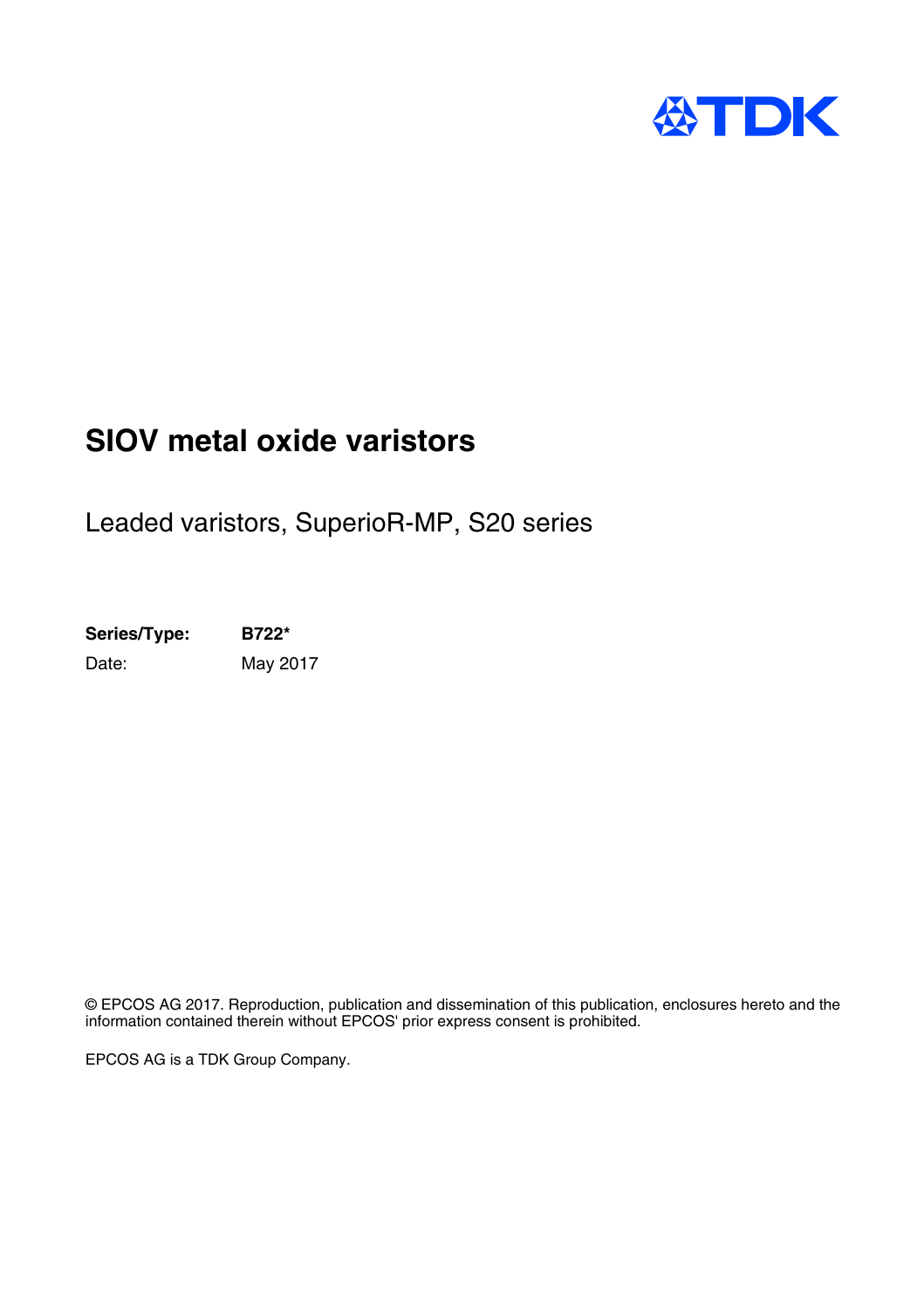

**Leaded varistors B722** 

#### **SuperioR-MP, S20 series**

#### **Construction**

- Round varistor element, leaded
- Coating: epoxy resin, flame-retardant to UL 94 V-0

#### **Features**

- Wide operating voltage range 130 ... 680  $V_{BMS}$
- All types duty cycle  $\textcircled{e}$  6 kV/ 3 kA = >10 pulses, according to IEC 60950-1, Annex Q; IEC 61051-2
- All types  $I_{\text{nom}} \otimes 5$  kA = >15 impulses according to UL 1449, 3<sup>rd</sup> edition surge current generator (8/20 µs), type 2 listed
- $\blacksquare$  Multiple pulse handling capability

#### **Approvals**

- UL
- $\blacksquare$  CSA (all types ≤320 V<sub>BMS</sub>)
- **N** VDF
- **IEC**

#### **Delivery mode**

- Bulk (standard), taped versions on reel or in Ammo pack upon request.
- For further details refer chapter "Taping, packaging and lead configuration" for leaded varistors.

#### **General technical data**

| Climatic category     | to IEC 60068-1 | 40/105/56  |                   |
|-----------------------|----------------|------------|-------------------|
| Operating temperature | to IEC 61051   | $-40+105$  | °C                |
| Storage temperature   |                | $-40+125$  | $^{\circ}$ C      |
| Electric strength     | to IEC 61051   | $\geq 2.5$ | kV <sub>RMS</sub> |
| Insulation resistance | to IEC 61051   | $\geq 100$ | $M\Omega$         |
| Response time         |                | < 25       | ns                |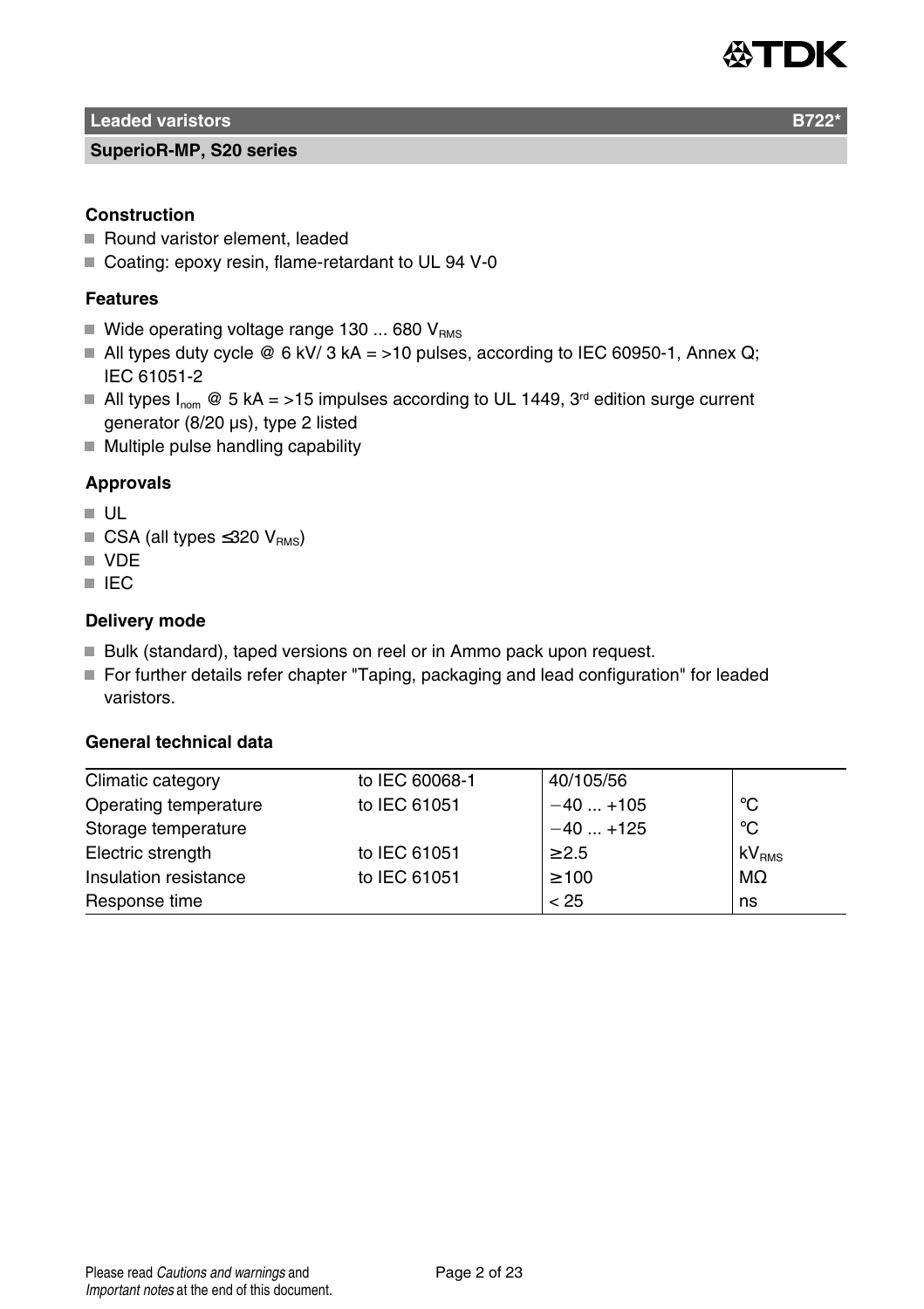

**SuperioR-MP, S20 series**

#### **Electrical specifications and ordering codes Maximum ratings**  $(T_A = 105 \text{ °C})$

| Ordering code                            | Type        | $\bar{\text{V}}_{\text{RMS}}$        | $\bar{V}_{DC}$ | $i_{max}$        | $\overline{\textbf{W}}_{\text{max}}$ | $\overline{\mathsf{P}}_{\mathsf{max}}$ |
|------------------------------------------|-------------|--------------------------------------|----------------|------------------|--------------------------------------|----------------------------------------|
|                                          | (untaped)   |                                      |                | $(8/20 \,\mu s)$ | $(2 \text{ ms})$                     |                                        |
|                                          | SIOV-       | V                                    | V              | A                | J                                    | W                                      |
| B72220P3131K101                          | S20K130E3K1 | 130                                  | 170            | 12000            | 135                                  | 1.00                                   |
| B72220P3141K101                          | S20K140E3K1 | 140                                  | 180            | 12000            | 145                                  | 1.00                                   |
| B72220P3151K101                          | S20K150E3K1 | 150                                  | 200            | 12000            | 155                                  | 1.00                                   |
| B72220P3171K101                          | S20K175E3K1 | 175                                  | 225            | 12000            | 180                                  | 1.00                                   |
| B72220P3211K101                          | S20K210E3K1 | 210                                  | 270            | 12000            | 215                                  | 1.00                                   |
| B72220P3231K101                          | S20K230E3K1 | 230                                  | 300            | 12000            | 235                                  | 1.00                                   |
| B72220P3251K101                          | S20K250E3K1 | 250                                  | 320            | 12000            | 255                                  | 1.00                                   |
| B72220P3271K101                          | S20K275E3K1 | 275                                  | 350            | 12000            | 280                                  | 1.00                                   |
| B72220P3301K101                          | S20K300E3K1 | 300                                  | 385            | 12000            | 305                                  | 1.00                                   |
| B72220P3321K101                          | S20K320E3K1 | 320                                  | 420            | 12000            | 330                                  | 1.00                                   |
| B72220P3351K101                          | S20K350E3K1 | 350                                  | 460            | 12000            | 335                                  | 1.00                                   |
| B72220P3381K101                          | S20K385E3K1 | 385                                  | 505            | 12000            | 370                                  | 1.00                                   |
| B72220P3421K101                          | S20K420E3K1 | 420                                  | 560            | 12000            | 405                                  | 1.00                                   |
| B72220P3461K101                          | S20K460E3K1 | 460                                  | 615            | 12000            | 445                                  | 1.00                                   |
| B72220P3511K101                          | S20K510E3K1 | 510                                  | 670            | 10000            | 445                                  | 1.00                                   |
| B72220P3551K101                          | S20K550E3K1 | 550                                  | 745            | 10000            | 490                                  | 1.00                                   |
| B72220P3621K101                          | S20K620E3K1 | 625                                  | 825            | 10000            | 540                                  | 1.00                                   |
| B72220P3681K101                          | S20K680E3K1 | 680                                  | 895            | 10000            | 595                                  | 1.00                                   |
| Characteristics (T <sub>A</sub> = 25 °C) |             |                                      |                |                  |                                      |                                        |
| Ordering code                            | Type        | $\overline{\mathsf{V}_{\mathsf{v}}}$ | $\Delta V_{v}$ | $V_{c,max}$      | $i_{\rm c}$                          | $\mathbf{C}_{\text{typ}}$              |
|                                          | (untaped)   | (1 mA)                               | (1 mA)         | $(i_c)$          |                                      | (1 kHz)                                |
|                                          | SIOV-       | v                                    | $\%$           | v                | A                                    | pF                                     |
| B72220P3131K101                          | S20K130E3K1 | 205                                  | ±10            | 340              | 100                                  | 2400                                   |
| B72220P3141K101                          | S20K140E3K1 | 220                                  | ±10            | 360              | 100                                  | 2250                                   |
| B72220P3151K101                          | S20K150E3K1 | 240                                  | ±10            | 395              | 100                                  | 2050                                   |
| B72220P3171K101                          | S20K175E3K1 | 270                                  | ±10            | 455              | 100                                  | 1800                                   |
| B72220P3211K101                          | S20K210E3K1 | 330                                  | ±10            | 545              | 100                                  | 1500                                   |
| B72220P3231K101                          | S20K230E3K1 | 360                                  | ±10            | 595              | 100                                  | 1400                                   |
| B72220P3251K101                          | S20K250E3K1 | 390                                  | ±10            | 650              | 100                                  | 1300                                   |
| B72220P3271K101                          | S20K275E3K1 | 430                                  | ±10            | 710              | 100                                  | 1150                                   |
| B72220P3301K101                          | S20K300E3K1 | 470                                  | ±10            | 775              | 100                                  | 1050                                   |
| B72220P3321K101                          | S20K320E3K1 | 510                                  | ±10            | 840              | 100                                  | 1000                                   |
| B72220P3351K101                          | S20K350E3K1 | 560                                  | ±10            | 910              | 100                                  | 900                                    |
| B72220P3381K101                          | S20K385E3K1 | 620                                  | ±10            | 1025             | 100                                  | 800                                    |
| B72220P3421K101                          | S20K420E3K1 | 680                                  | ±10            | 1120             | 100                                  | 730                                    |
| B72220P3461K101                          | S20K460E3K1 | 750                                  | ±10            | 1240             | 100                                  | 660                                    |
| B72220P3511K101                          | S20K510E3K1 | 820                                  | ±10            | 1355             | 100                                  | 600                                    |
| B72220P3551K101                          | S20K550E3K1 | 910                                  | ±10            | 1500             | 100                                  | 550                                    |
| B72220P3621K101                          | S20K620E3K1 | 1000                                 | ±10            | 1650             | 100                                  | 500                                    |
| B72220P3681K101                          | S20K680E3K1 | 1100                                 | ±10            | 1815             | 100                                  | 450                                    |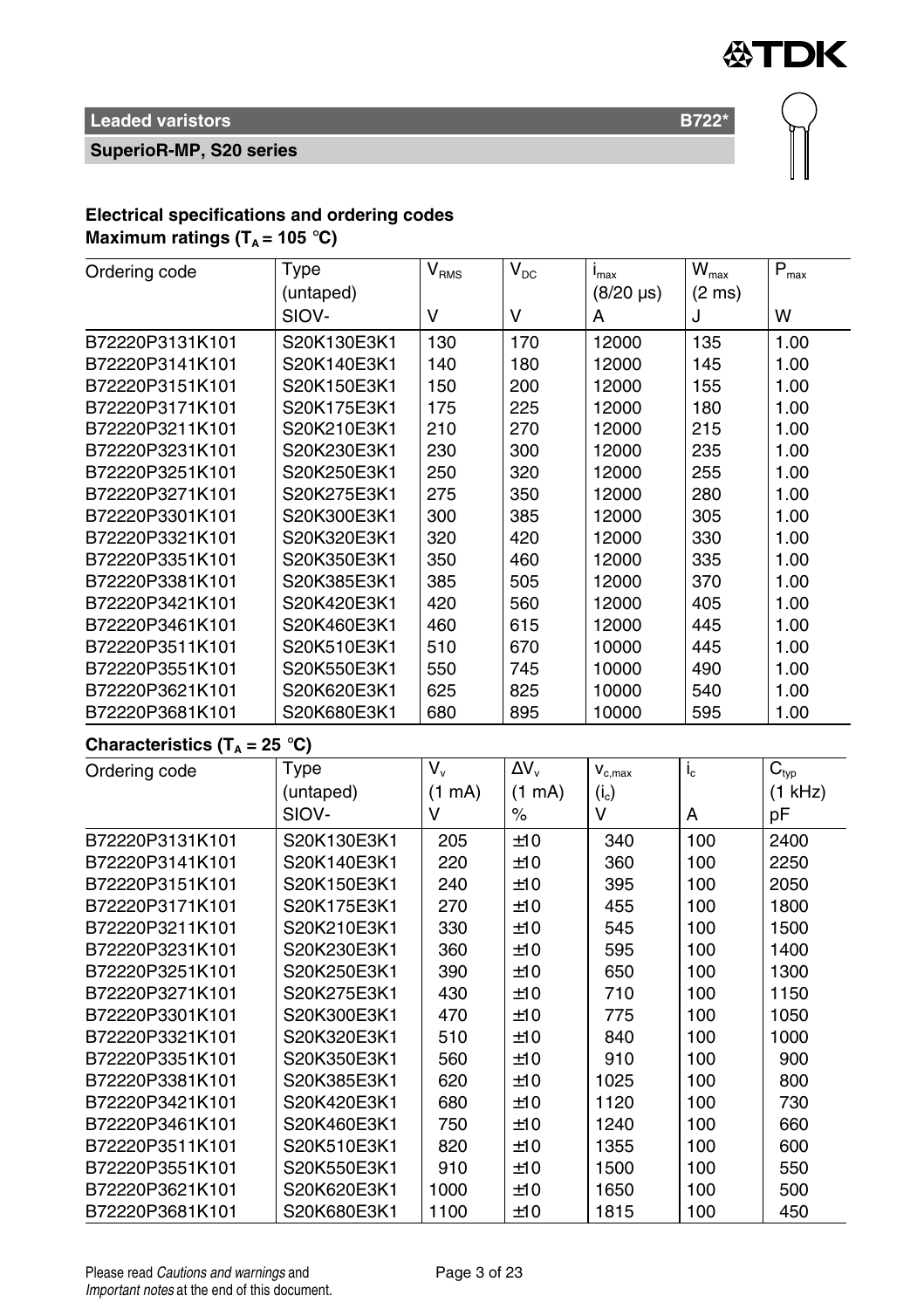



### **Leaded varistors B722<sup>\*</sup> B722<sup>\*</sup>**

**SuperioR-MP, S20 series**

#### **Dimensional drawings Weight**



1) Seating plane to IEC 60717

#### **Dimensions**

| Ordering code   | $[el \pm 1]$ | $a \pm 1$ | $W_{\text{max}}$ | $th_{\text{max}}$ | $h_{\text{max}}$ | $I_{min}$ | $d \pm 0.05$ |
|-----------------|--------------|-----------|------------------|-------------------|------------------|-----------|--------------|
|                 | mm           | mm        | mm               | mm                | mm               | mm        | mm           |
| B72220P3131K101 | 10.0         | 2.2       | 22.5             | 5.1               | 27.0             | 25.0      | 1.0          |
| B72220P3141K101 | 10.0         | 2.3       | 22.5             | 5.2               | 27.0             | 25.0      | 1.0          |
| B72220P3151K101 | 10.0         | 2.4       | 22.5             | 5.3               | 27.0             | 25.0      | 1.0          |
| B72220P3171K101 | 10.0         | 2.6       | 22.5             | 5.5               | 27.0             | 25.0      | 1.0          |
| B72220P3211K101 | 10.0         | 2.9       | 22.5             | 5.8               | 27.0             | 25.0      | 1.0          |
| B72220P3231K101 | 10.0         | 3.1       | 22.5             | 6.0               | 27.0             | 25.0      | 1.0          |
| B72220P3251K101 | 10.0         | 3.2       | 22.5             | 6.1               | 27.0             | 25.0      | 1.0          |
| B72220P3271K101 | 10.0         | 3.5       | 22.5             | 6.5               | 27.0             | 25.0      | 1.0          |
| B72220P3301K101 | 10.0         | 3.8       | 22.5             | 6.8               | 27.0             | 25.0      | 1.0          |
| B72220P3321K101 | 10.0         | 3.9       | 22.5             | 6.9               | 27.0             | 25.0      | 1.0          |
| B72220P3351K101 | 10.0         | 4.2       | 22.5             | 7.3               | 27.0             | 25.0      | 1.0          |
| B72220P3381K101 | 10.0         | 4.8       | 22.5             | 8.3               | 27.5             | 25.0      | 1.0          |
| B72220P3421K101 | 10.0         | 5.0       | 22.5             | 8.6               | 27.5             | 25.0      | 1.0          |
| B72220P3461K101 | 10.0         | 5.3       | 22.5             | 8.9               | 27.5             | 25.0      | 1.0          |
| B72220P3511K101 | 10.0         | 5.6       | 23.0             | 9.3               | 28.0             | 25.0      | 1.0          |
| B72220P3551K101 | 10.0         | 6.1       | 23.0             | 9.8               | 28.0             | 25.0      | 1.0          |
| B72220P3621K101 | 10.0         | 6.6       | 23.0             | 10.3              | 28.0             | 25.0      | 1.0          |
| B72220P3681K101 | 10.0         | 7.2       | 23.0             | 10.9              | 28.0             | 25.0      | 1.0          |

**VAR0408 C E** 

| Nominal diameter   V <sub>RMS</sub> |          | Weight   |
|-------------------------------------|----------|----------|
| mm                                  |          | g        |
| 20                                  | 130  680 | 13.210.2 |

The weight of varistors in between these voltage classes can be interpolated.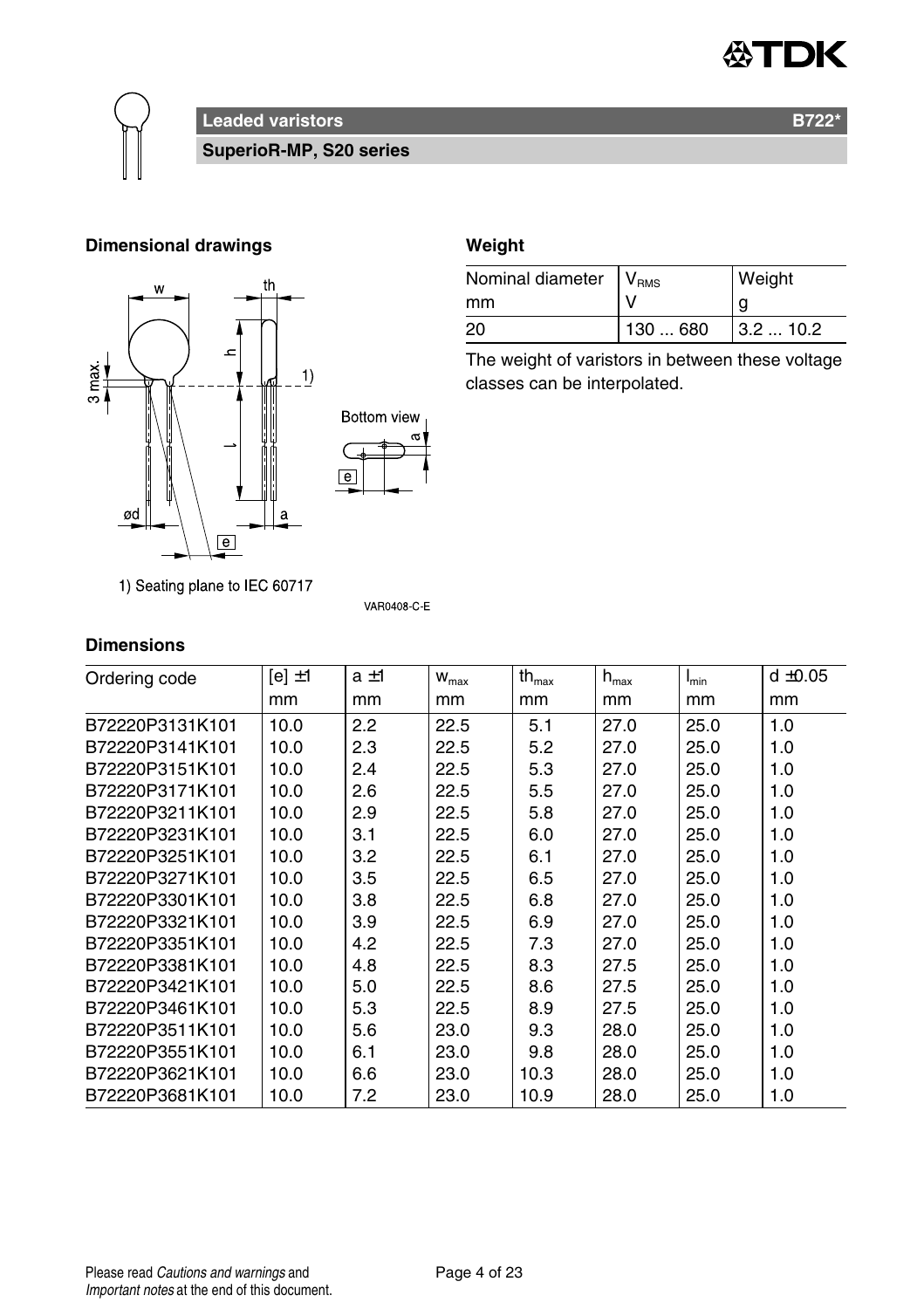

# **Leaded varistors B722<sup>\*</sup>**

**SuperioR-MP, S20 series**

#### **Reliability data**

| Test                                                                                                                                                              | Test methods/conditions                                                                                                                                                                                                                                                                                                       | Requirement                                                                                          |
|-------------------------------------------------------------------------------------------------------------------------------------------------------------------|-------------------------------------------------------------------------------------------------------------------------------------------------------------------------------------------------------------------------------------------------------------------------------------------------------------------------------|------------------------------------------------------------------------------------------------------|
| Varistor voltage                                                                                                                                                  | The voltage between two terminals with<br>the specified measuring current applied<br>is called $V_v$ (1 mA <sub>pc</sub> @ 0.2  2 s).                                                                                                                                                                                         | To meet the specified value                                                                          |
| Clamping voltage                                                                                                                                                  | The maximum voltage between two<br>terminals with the specified standard<br>impulse current (8/20 µs) applied.                                                                                                                                                                                                                | To meet the specified value                                                                          |
| Endurance at upper<br>category temperature                                                                                                                        | 1000 h at UCT<br>After having continuously applied the<br>maximum allowable AC voltage at UCT<br>$\pm 2$ °C for 1000 h, the specimen shall be<br>stored at room temperature and normal<br>humidity for 1 to 2 h.<br>Thereafter, the change of $V_v$ shall be<br>measured.                                                     | $ \Delta$ V/V (1 mA) $ \leq$ 10%                                                                     |
| Surge current derating,<br>$8/20 \,\mu s$                                                                                                                         | 10 surge currents (8/20 µs), unipolar,<br>interval 30 s, amplitude corresponding<br>to derating curve for 10 impulses at<br>$20 \mu s$                                                                                                                                                                                        | $ \Delta$ V/V (1 mA) $ \leq$ 10%<br>(measured in direction of<br>surge current)<br>No visible damage |
| 10 surge currents (2 ms), unipolar,<br>Surge current derating,<br>interval 120 s, amplitude corresponding<br>2 ms<br>to derating curve for 10 impulses at<br>2 ms |                                                                                                                                                                                                                                                                                                                               | $ \Delta$ V/V (1 mA) $ \leq$ 10%<br>(measured in direction of<br>surge current)<br>No visible damage |
| Electric strength                                                                                                                                                 | IEC 61051-1, test 4.9.2<br>Metal balls method, 2500 V <sub>RMS</sub> , 60 s                                                                                                                                                                                                                                                   | No breakdown                                                                                         |
|                                                                                                                                                                   | The varistor is placed in a container<br>holding $1.6 \pm 0.2$ mm diameter metal<br>balls such that only the terminations of<br>the varistor are protruding.<br>The specified voltage shall be applied<br>between both terminals of the specimen<br>connected together and the electrode<br>inserted between the metal balls. |                                                                                                      |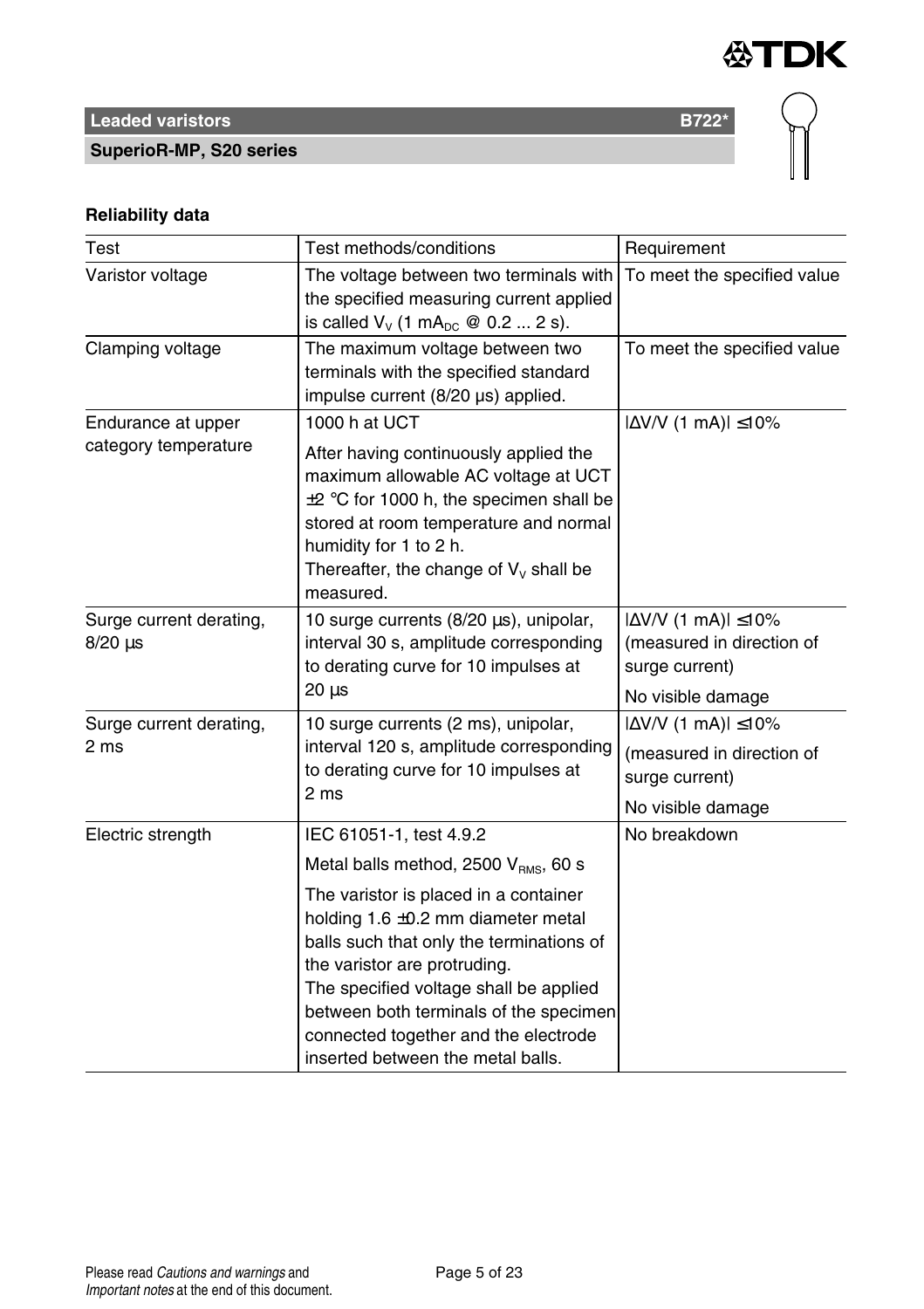



**SuperioR-MP, S20 series**

| Test                           | Test methods/conditions                                                                                                                                                                                                                                                                                                                                                                                                                                        | Requirement                                                   |
|--------------------------------|----------------------------------------------------------------------------------------------------------------------------------------------------------------------------------------------------------------------------------------------------------------------------------------------------------------------------------------------------------------------------------------------------------------------------------------------------------------|---------------------------------------------------------------|
| Climatic sequence              | The specimen shall be subjected to:<br>a) dry heat at UCT, 16 h, IEC<br>60068-2-2, test Ba<br>b) damp heat, 1st cycle:<br>55 °C, 93% r. H., 24 h, IEC<br>60068-2-30, test Db<br>c) cold, LCT, 2 h, IEC 60068-2-1, test<br>Aa<br>d) damp heat, additional 5 cycles:<br>55 °C/25 °C, 93% r. H., 24 h/cycle,<br>IEC 60068-2-30, test Db.                                                                                                                          | l∆V/V (1 mA)l ≤10%<br>$R_{ins} \ge 100 M\Omega$               |
|                                | Then the specimen shall be stored at<br>room temperature and normal humidity<br>for $1$ to $2$ h.<br>Thereafter, the change of $V_v$ shall be<br>measured. Thereafter, insulation resis-<br>tance $R_{ins}$ shall be measured at $V = 500$<br>٧.                                                                                                                                                                                                               |                                                               |
| Rapid change of<br>temperature | IEC 60068-2-14, test Na, LCT/UCT,<br>dwell time 30 min, 5 cycles                                                                                                                                                                                                                                                                                                                                                                                               | $ \Delta V/V$ (1 mA) $ \leq 5\%$<br>No visible damage         |
| Damp heat, steady state        | IEC 60068-2-78, test Ca<br>The specimen shall be subjected to<br>40 $\pm$ 2 °C, 90 to 95% r. H. for 56 days<br>without load / with 10% of the maxi-<br>mum continuous DC operating voltage<br>$V_{\text{DC}}$ . Then stored at room temperature<br>and normal humidity for 1 to 2 h.<br>Thereafter, the change of $V_v$ shall be<br>measured. Thereafter, insulation resis-<br>tance $R_{ins}$ shall be measured at $V = 500$<br>V (insulated varistors only). | $ \Delta$ V/V (1 mA) $ \leq$ 10%<br>$R_{ins} \ge 100 M\Omega$ |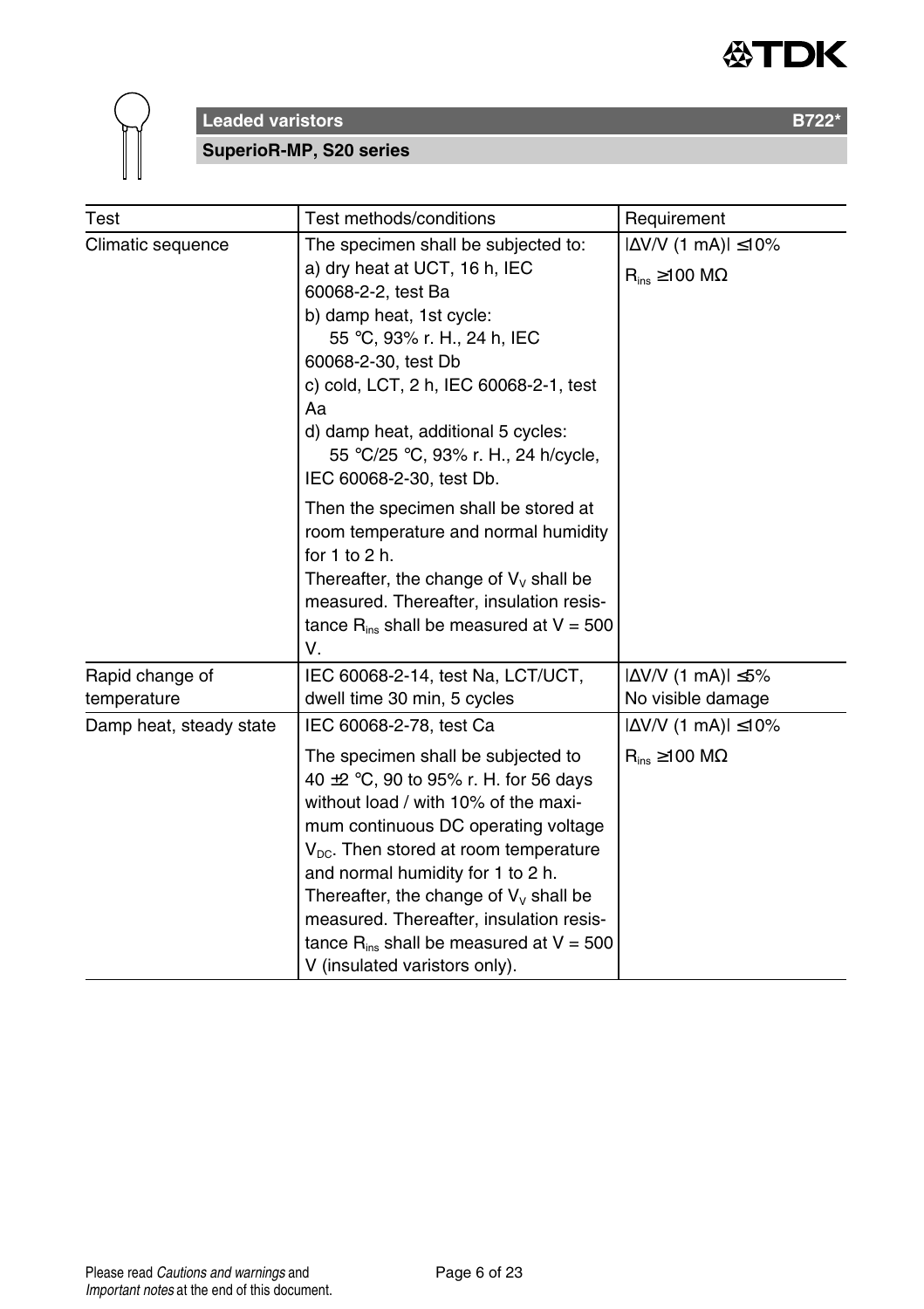#### **SuperioR-MP, S20 series**

| Test                            | Test methods/conditions                                                                                                                                                                                                                                                                                                                                                                                                      | Requirement                                                                                                                                                                                                                                                                                                                                                                                                                                                    |  |
|---------------------------------|------------------------------------------------------------------------------------------------------------------------------------------------------------------------------------------------------------------------------------------------------------------------------------------------------------------------------------------------------------------------------------------------------------------------------|----------------------------------------------------------------------------------------------------------------------------------------------------------------------------------------------------------------------------------------------------------------------------------------------------------------------------------------------------------------------------------------------------------------------------------------------------------------|--|
| Solderability                   | IEC 60068-2-20, test Ta,<br>method 1 with modified conditions for<br>lead-free solder alloys: 245 °C, 3 s:<br>After dipping the terminals to a depth of<br>approximately 3 mm from the body in a<br>soldering bath of 245 $\degree$ C for 3 s, the<br>terminals shall be visually examined.                                                                                                                                  | The inspection shall be<br>carried out under adequate<br>light with normal eyesight or<br>with the assistance of a<br>magnifier capable of giving<br>a magnification of 4 to<br>10 times. The dipped<br>surface shall be covered<br>with a smooth and bright<br>solder coating with no more<br>than small amounts of<br>scattered imperfections<br>such as pinholes or<br>un-wetted or de-wetted<br>areas. These imperfections<br>shall not be concentrated in |  |
| Resistance to soldering<br>heat | IEC 60068-2-20, test Tb, method 1A,<br>260 °C, 10 s:<br>Each lead shall be dipped into a solder<br>bath having a temperature of 260 $\pm$ 5 °C<br>to a point 2.0 to 2.5 mm from the body<br>of the specimen, be held there for<br>10 $\pm$ 1 s and then be stored at room<br>temperature and normal humidity for<br>1 to $2 h$ .<br>The change of $V_v$ shall be measured<br>and the specimen shall be visually<br>examined. | $ \Delta V/V$ (1 mA) $ \leq 5\%$<br>No visible damage                                                                                                                                                                                                                                                                                                                                                                                                          |  |
| Tensile strength                | IEC 60068-2-21, test Ua1<br>After gradually applying the force<br>specified below and keeping the unit<br>fixed for 10 s, the terminal shall be<br>visually examined for any damage.<br>Force for wire diameter:<br>0.6 mm = 10 N                                                                                                                                                                                            | $ \Delta V/V$ (1 mA) $ \leq 5\%$<br>No break of solder joint,<br>no wire break                                                                                                                                                                                                                                                                                                                                                                                 |  |

 $0.8$  mm = 10 N 1.0 mm =  $20 N$ 



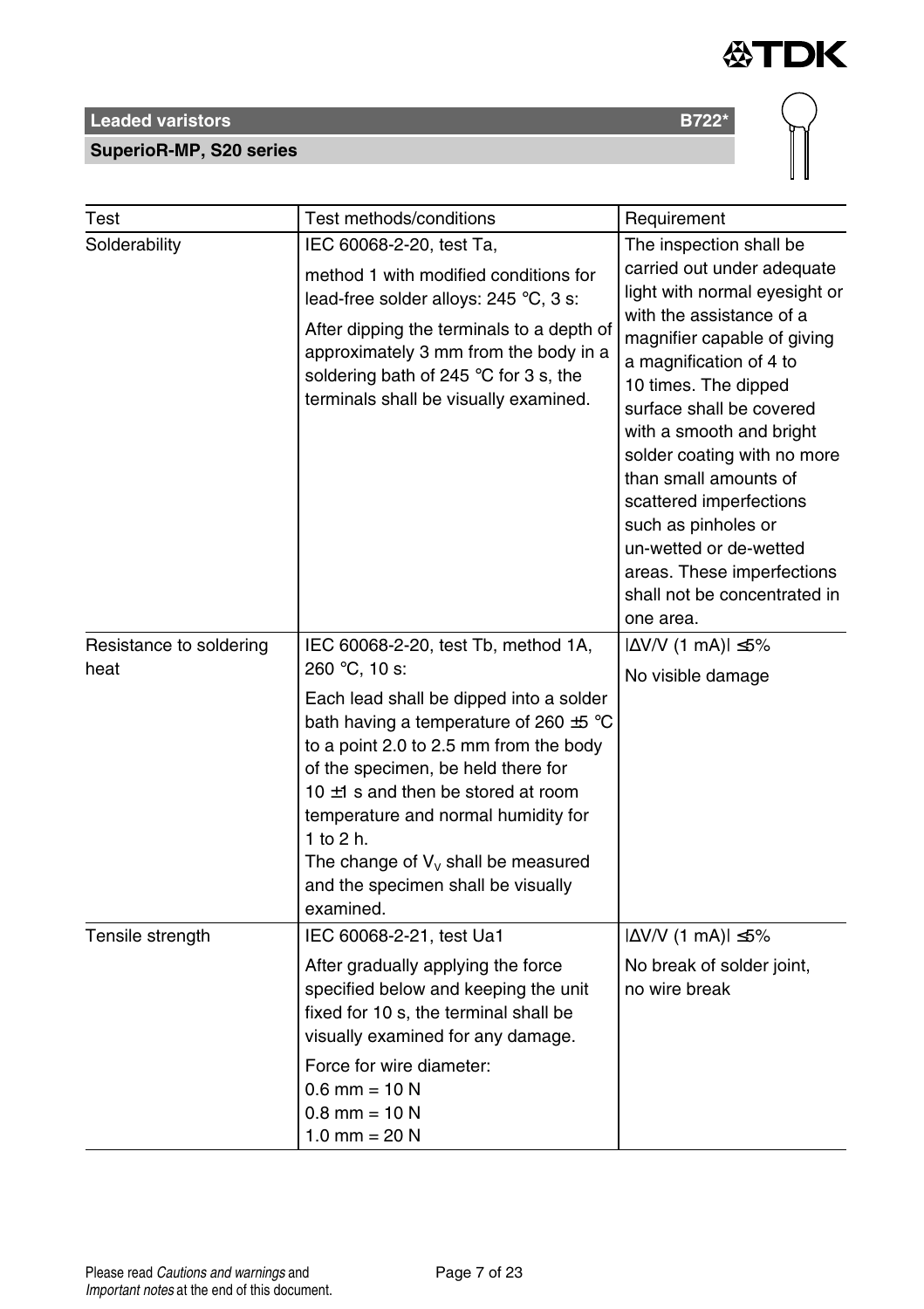



**SuperioR-MP, S20 series**

| Test        | Test methods/conditions                                                                                                                                                                                                                                                                                                         | Requirement                                           |
|-------------|---------------------------------------------------------------------------------------------------------------------------------------------------------------------------------------------------------------------------------------------------------------------------------------------------------------------------------|-------------------------------------------------------|
| Vibration   | IEC 60068-2-6, test Fc, method B4                                                                                                                                                                                                                                                                                               | $ \Delta$ V/V (1 mA) $ \leq$ 5%                       |
|             | Frequency range: 10  55 Hz<br>Amplitude:<br>0.75 mm or 98 m/s <sup>2</sup><br>Duration:<br>6 h $(3 \cdot 2)$ h)<br>Pulse:<br>sine wave<br>After repeatedly applying a single<br>harmonic vibration according to the<br>table above.<br>The change of $V_v$ shall be measured<br>and the specimen shall be visually<br>examined. | No visible damage                                     |
| <b>Bump</b> | IEC 60068-2-29, test Eb<br>Pulse duration:<br>6 ms<br>Max. acceleration: $400 \text{ m/s}^2$<br>Number of bumps: 4000<br>half sine<br>Pulse:                                                                                                                                                                                    | $ \Delta V/V$ (1 mA) $ \leq 5\%$<br>No visible damage |
| Fire hazard | IEC 60695-11-5 (needle flame test)<br>Severity: vertical 10 s                                                                                                                                                                                                                                                                   | 5 s max.                                              |

#### **Note:**

UCT = Upper category temperature

LCT = Lower category temperature

Rins = Insulation resistance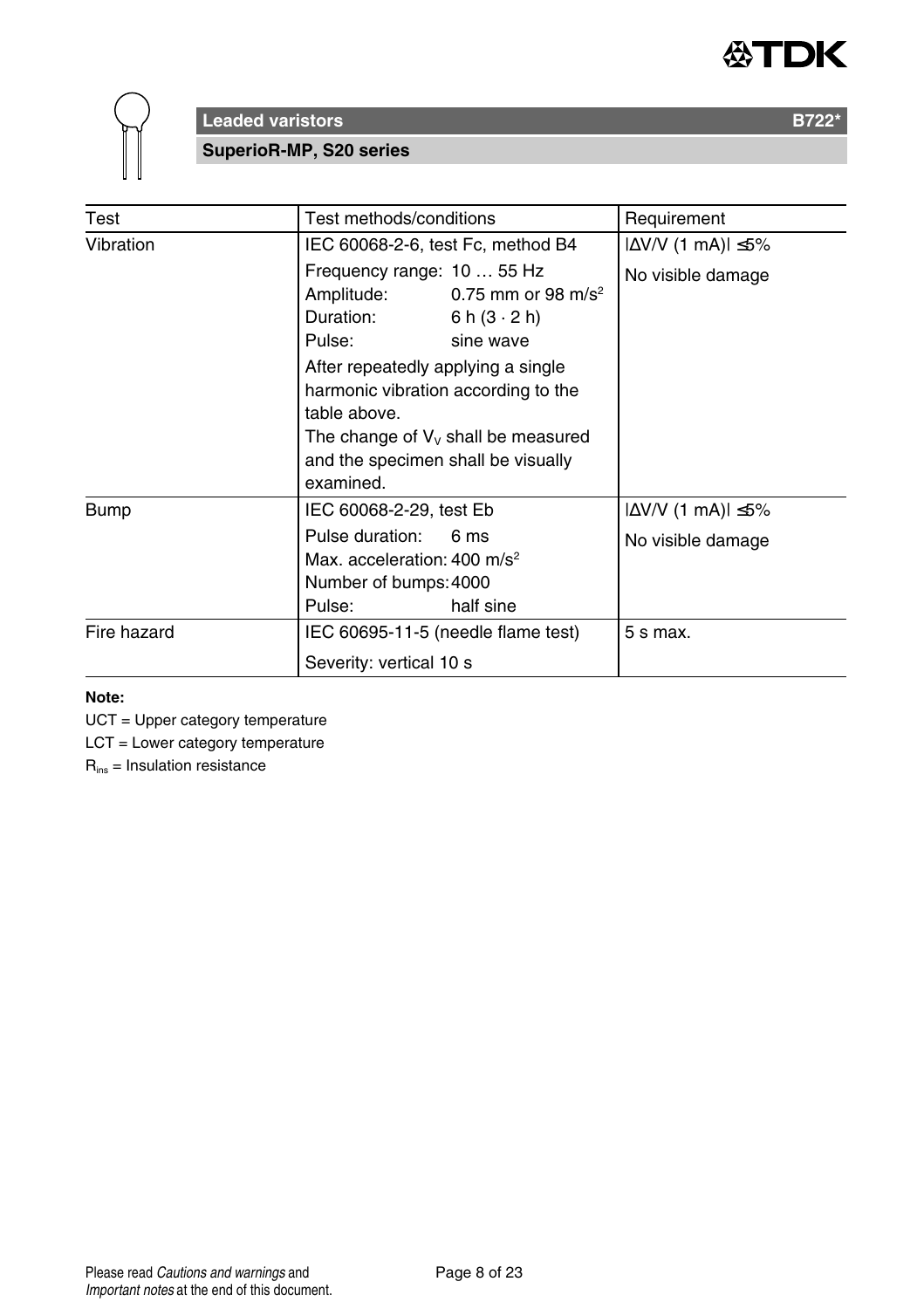#### **SuperioR-MP, S20 series**

#### **v/i characteristics**

 $v = f$  (i) - for explanation of the characteristics refer to "General technical information", 1.6.3  $A =$  Leakage current,  $B =$  Protection level } for worst-case varistor tolerances

≪TDK



**SIOV-S20 ... E3K1**

Please read Cautions and warnings and Page 9 of 23 Important notes at the end of this document.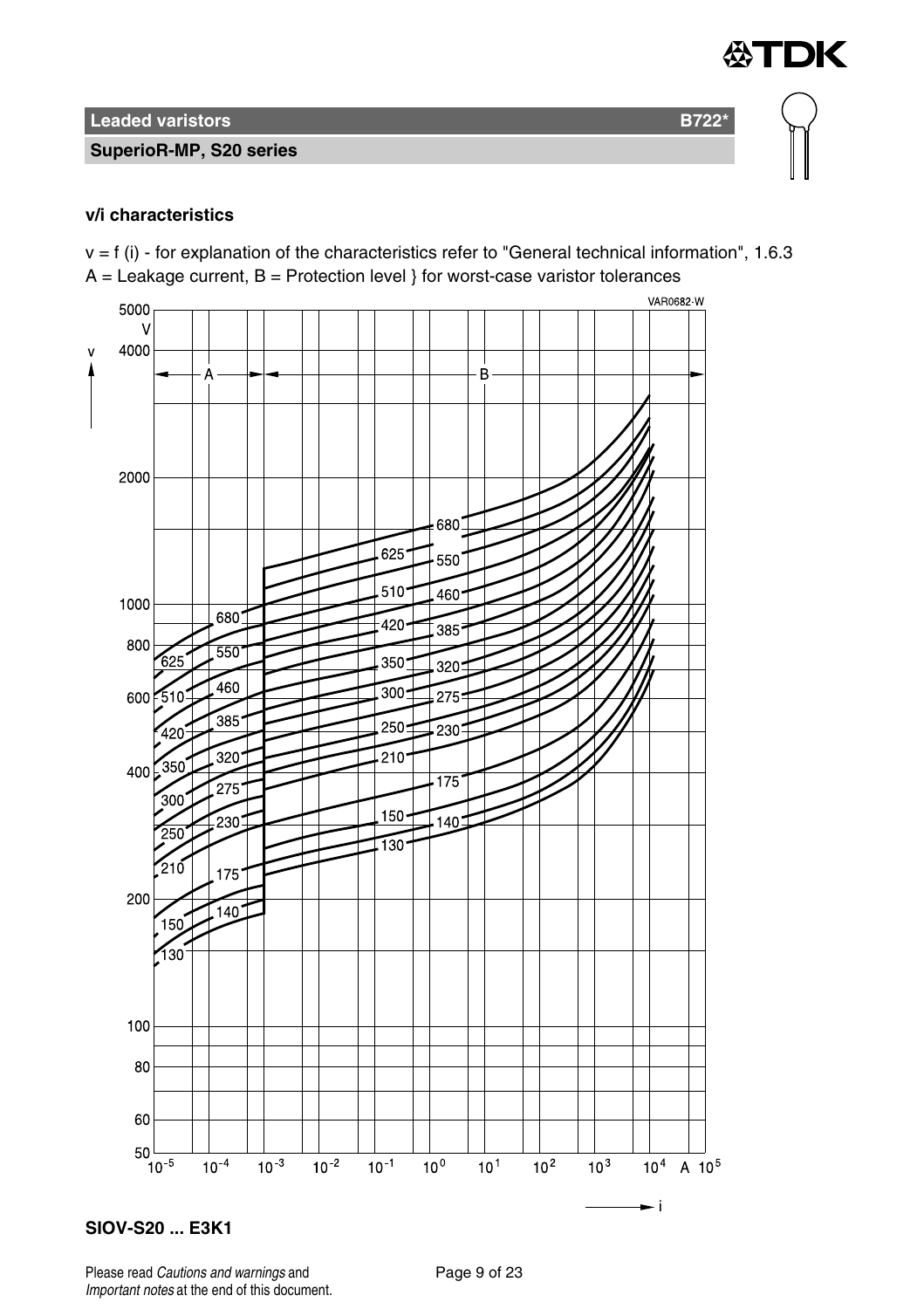

**Leaded varistors B722\* SuperioR-MP, S20 series**

#### **Derating curves**

Maximum surge current  $i_{max} = f(t_r)$ , pulse train)

For explanation of the derating curves refer to "General technical information", section 1.8.1



**SIOV-S20K130 ... K320E3K1**



#### **SIOV-S20K350 ... K460E3K1**

Please read Cautions and warnings and <br>
Page 10 of 23 Important notes at the end of this document.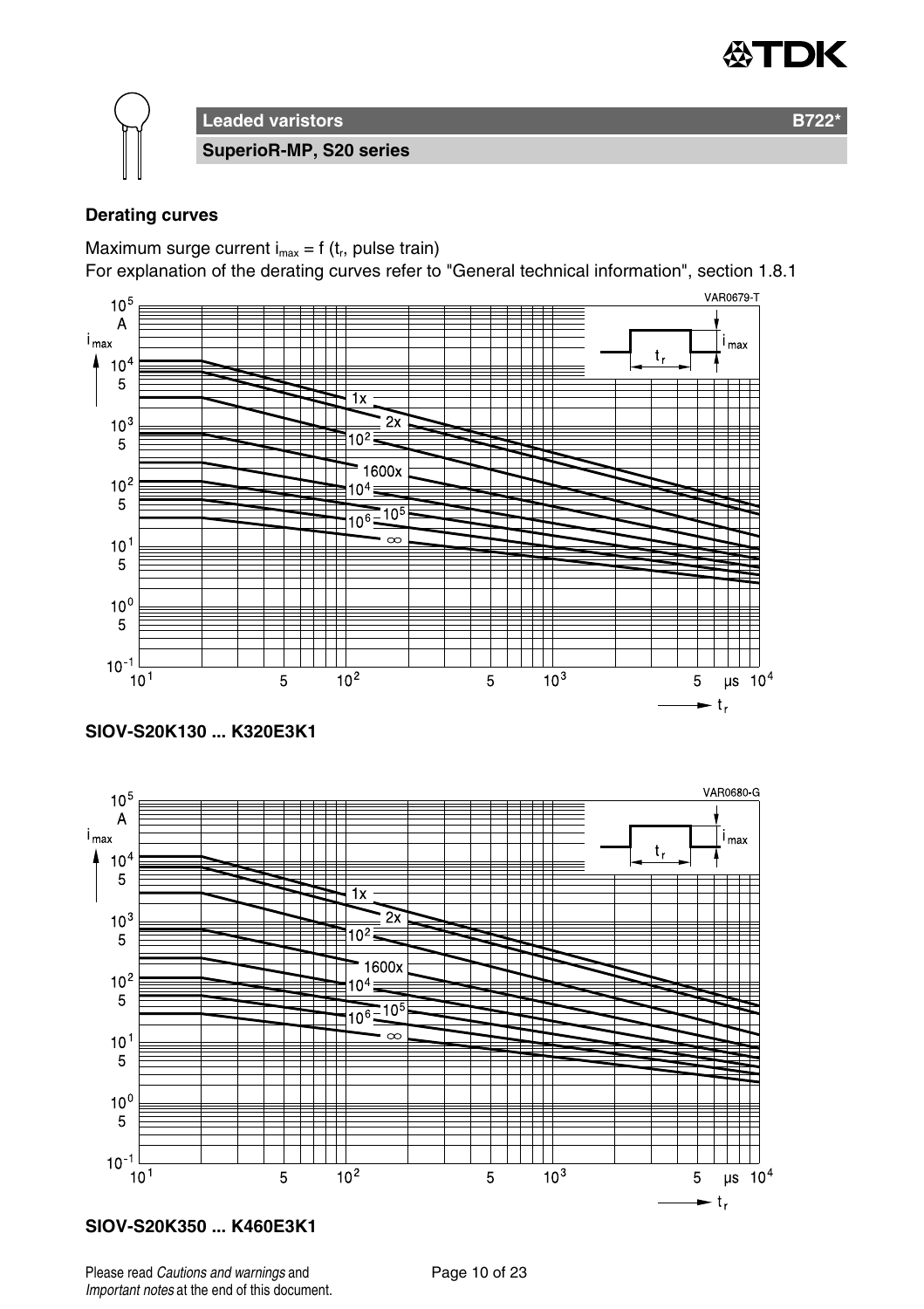

#### **SuperioR-MP, S20 series**

#### **Derating curves**

Maximum surge current  $i_{max} = f(t_r)$ , pulse train)

For explanation of the derating curves refer to "General technical information", section 1.8.1

≪TDK



**SIOV-S20K510 ... K680E3K1**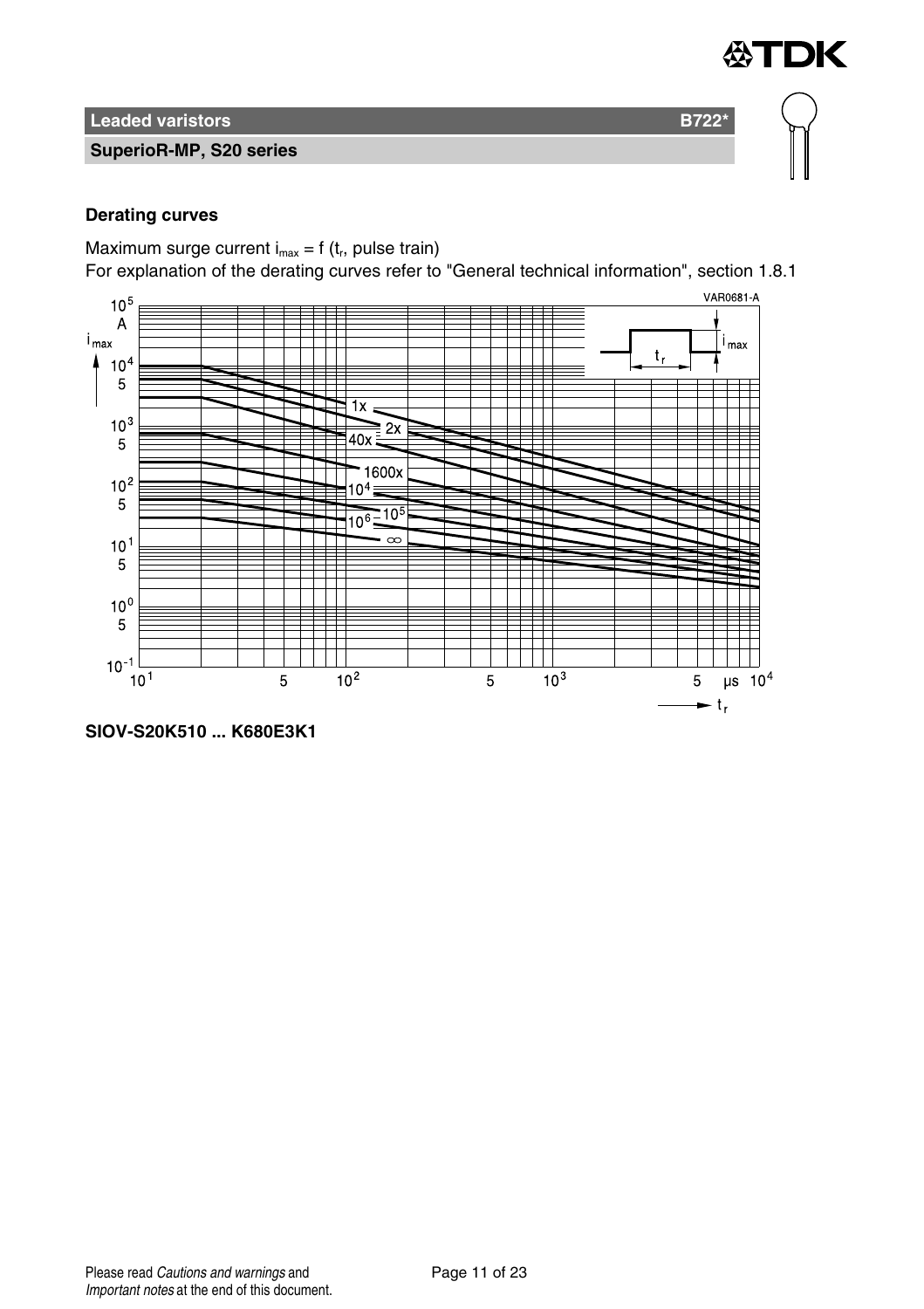

**Leaded varistors B722\* SuperioR-MP, S20 series**

#### **Taping, packaging and lead configuration**

#### **1 EPCOS ordering code system**

#### **For leaded varistors**

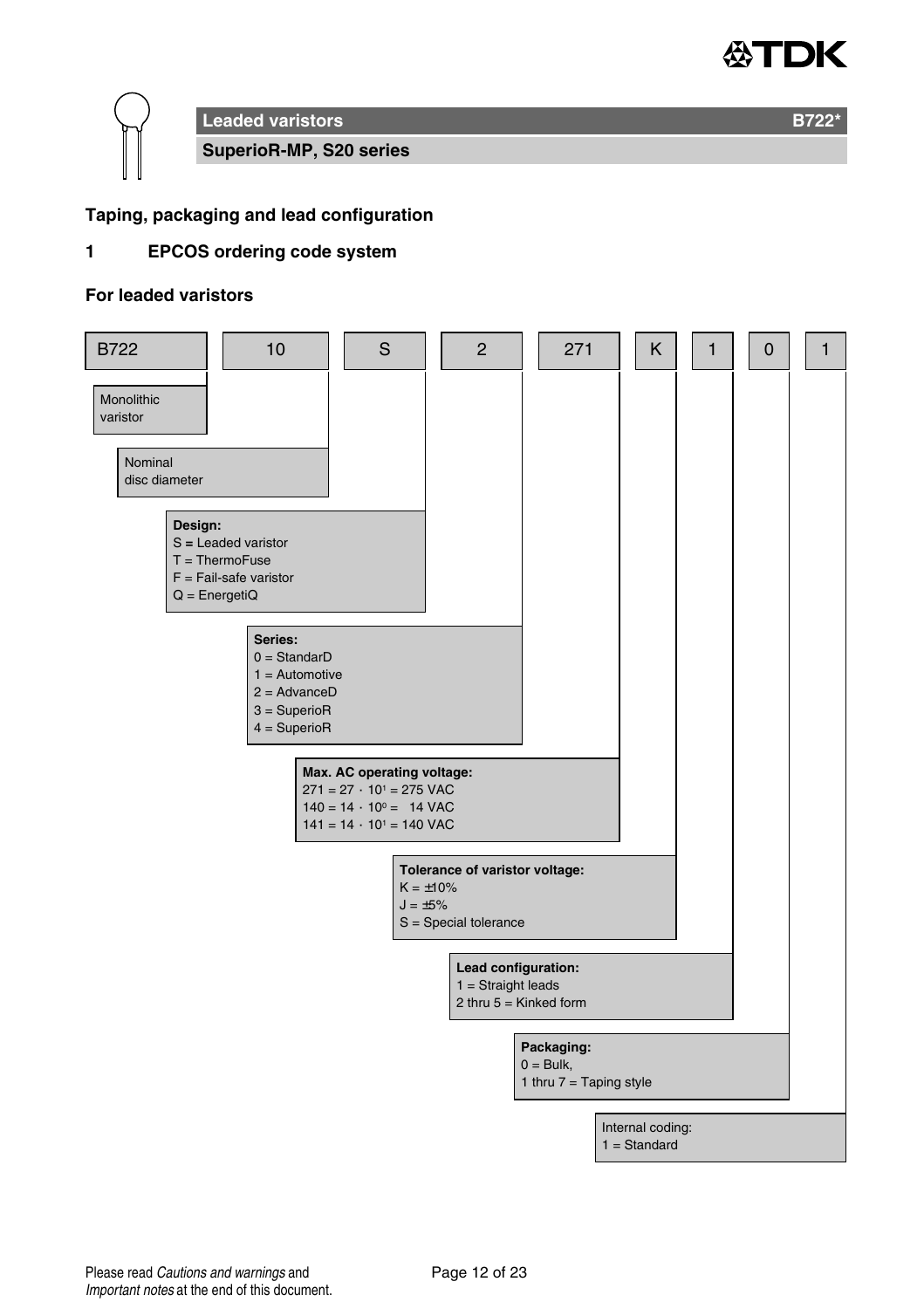

#### **2 Taping and packaging of leaded varistors**

Tape packaging for lead spacing  $\boxed{e}$  = 5 fully conforms to IEC 60286-2, while for lead spacings  $\boxed{e}$  = 7.5 and 10 the taping mode is based on this standard.

#### **2.1 Taping in accordance with IEC 60286-2 for lead spacing 5.0 mm**



#### **2.2 Taping based on IEC 60286-2 for lead spacing 7.5 and 10 mm**

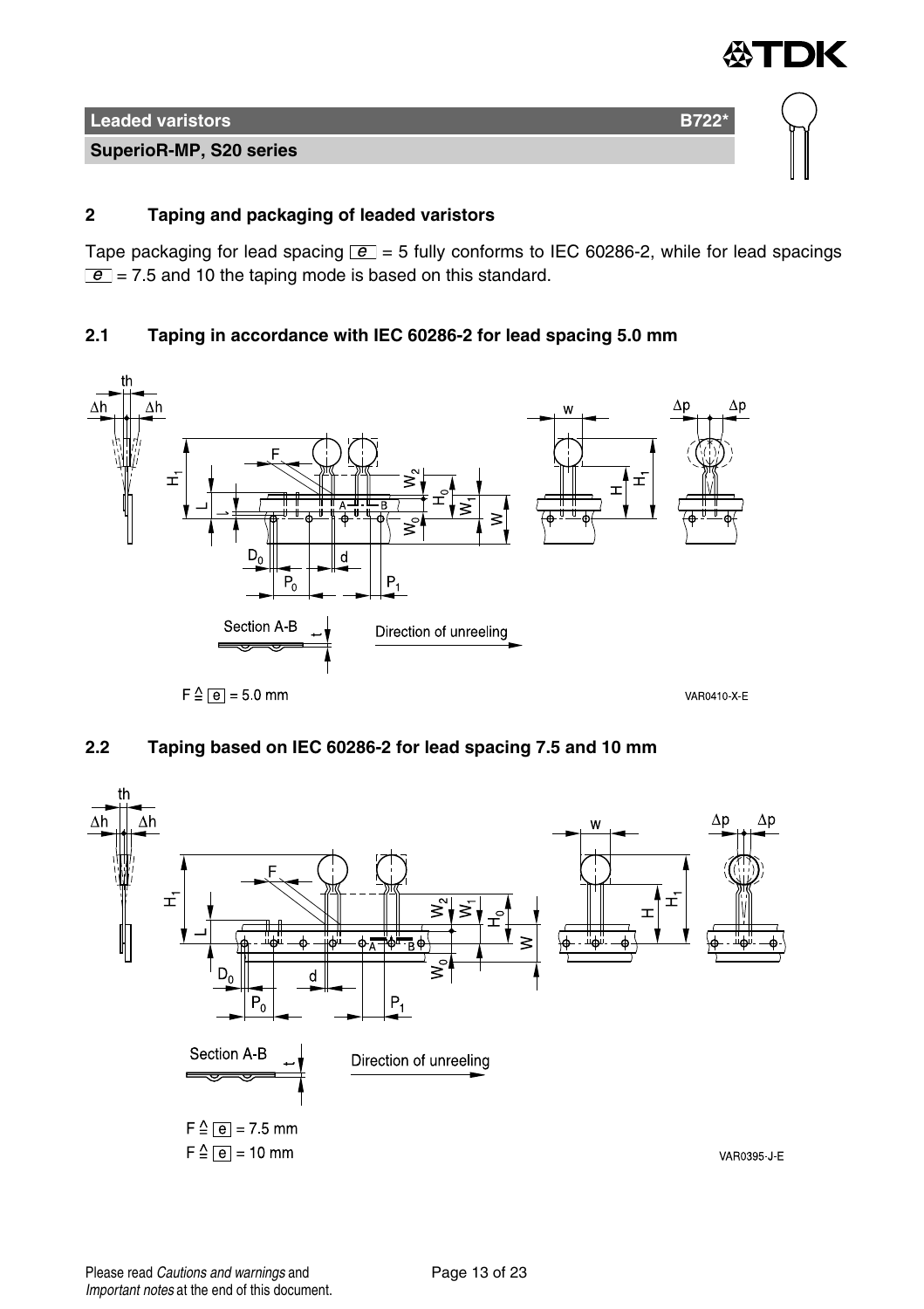



**SuperioR-MP, S20 series**

#### **2.3 Tape dimensions (in mm)**

| Sym-<br>bol | $ e  = 5.0$    | Tolerance   | $e$ = 7.5      | Tolerance    | $e = 10.0$   | Tolerance    | Remarks                      |
|-------------|----------------|-------------|----------------|--------------|--------------|--------------|------------------------------|
| w           |                | max.        |                | max.         |              | max.         | see tables in<br>each series |
| th          |                | max.        |                | max.         |              | max.         | under<br>"Dimensions"        |
| d           | 0.6            | ±0.05       | 0.8            | ±0.05        | 1.0          | ±0.05        |                              |
| $P_0$       | 12.7           | ±0.3        | $12.7^{1}$     | ±0.3         | 12.7         | ±0.3         | $±1$ mm/20<br>sprocket holes |
| $P_1$       | 3.85           | ±0.7        | 8.95           | ±0.8         | 7.7          | $\pm 0.8$    |                              |
| F           | 5.0            | $+0.6/-0.1$ | 7.5            | ±0.8         | 10.0         | ±0.8         |                              |
| Δh          | 0              | ±2.0        | depends on s   |              | depends on s |              | measured at                  |
| $\Delta p$  | 0              | ±1.3        | 0              | ±2.0         | 0            | ±2.0         | top of compo-<br>nent body   |
| W           | 18.0           | ±0.5        | 18.0           | ±0.5         | 18.0         | ±0.5         |                              |
| $W_{0}$     | 5.5            | min.        | 11.0           | min.         | 11.0         | min.         | Peel-off                     |
|             |                |             |                |              |              |              | force $\geq$ 5 N             |
| $W_1$       | 9.0            | ±0.5        | 9.0            | $+0.75/-0.5$ | 9.0          | $+0.75/-0.5$ |                              |
| $W_2$       | 3.0            | max.        | 3.0            | max.         | 3.0          | max.         |                              |
| H           | 18.0           | $+2.0/-0$   | 18.0           | $+2.0/-0$    | 18.0         | $+2.0/-0$    | 2)                           |
| $H_0$       | 16.0<br>(18.0) | ±0.5        | 16.0<br>(18.0) | ±0.5         | 16.0         | ±0.5         | 3)                           |
| $H_1$       | 32.2           | max.        | 45.0           | max.         | 45.0         | max.         |                              |
| $D_0$       | 4.0            | $+0.2$      | 4.0            | $+0.2$       | 4.0          | ±0.2         |                              |
| t           | 0.9            | max.        | 0.9            | max.         | 0.9          | max.         | without lead                 |
| L           | 11.0           | max.        | 11.0           | max.         | 11.0         | max.         |                              |
| I           | 4.0            | max.        |                |              |              |              |                              |

1) Taping with  $P_0 = 15.0$  mm upon request

2) Applies only to uncrimped types

3) Applies only to crimped types ( $H_0 = 18$  upon request)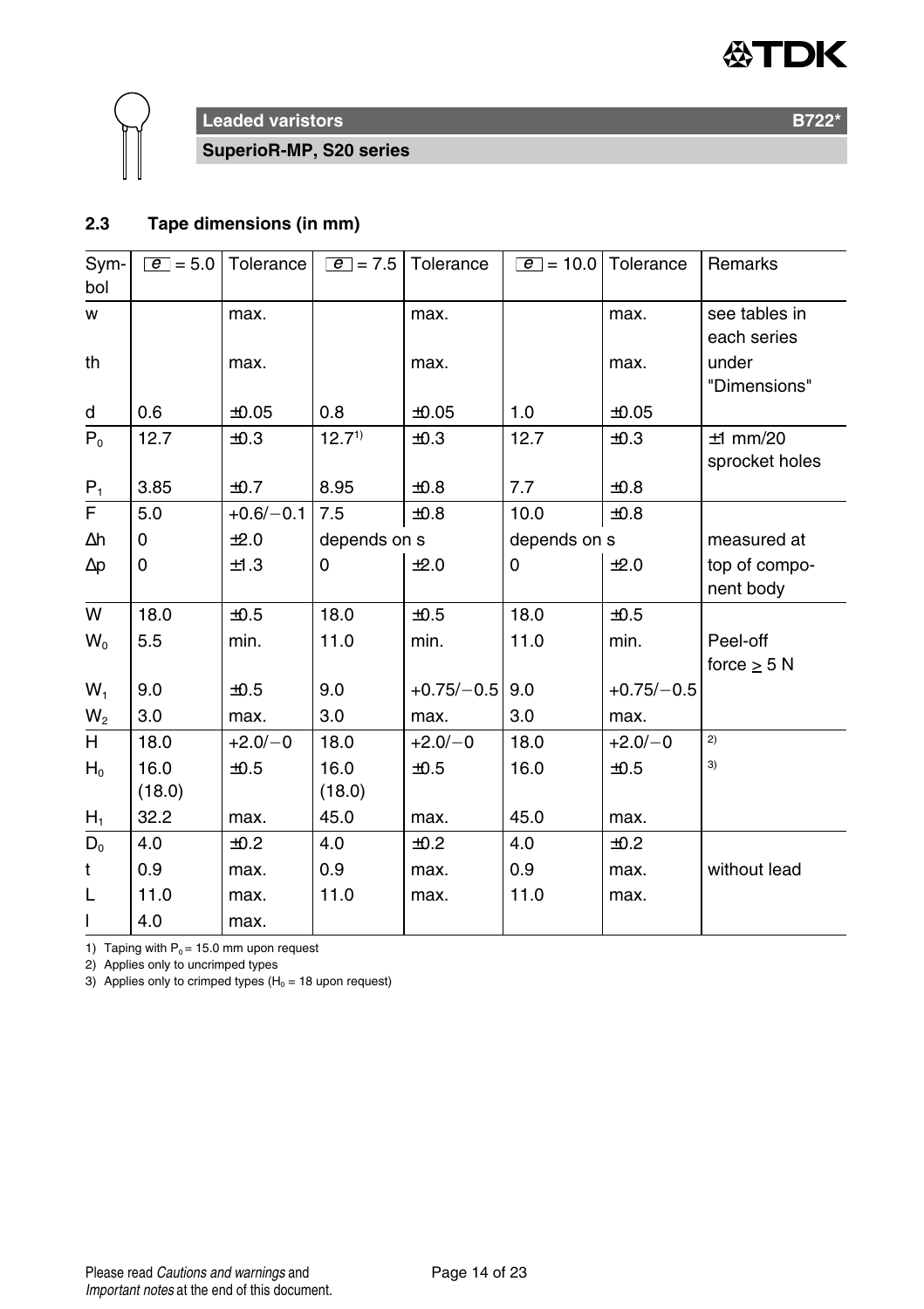**SuperioR-MP, S20 series**

#### **2.4 Taping mode**

Example: B72210S0271K1 **5** 1 ——<br>Digit 14

| Digit 14    | Taping           | Reel type                          | Seating plane height $H_0$ | Seating plane height H   Pitch distance |       |
|-------------|------------------|------------------------------------|----------------------------|-----------------------------------------|-------|
|             | mode             |                                    | for crimped types          | for uncrimped types                     | $P_0$ |
|             |                  |                                    | mm                         | mm                                      | mm    |
| $\mathbf 0$ |                  | <b>Bulk</b>                        |                            |                                         |       |
| 1           | G                |                                    | 16                         | 18                                      | 12.7  |
| 2           | G <sub>2</sub>   |                                    | 18                         |                                         | 12.7  |
| 3           | G3               | Ш                                  | 16                         | 18                                      | 12.7  |
| 4           | G4               | Ш                                  | 18                         |                                         | 12.7  |
| 5           | G <sub>5</sub>   | Ш                                  | 16                         | 18                                      | 12.7  |
| 6           | GА               | Ammo pack                          | 16                         | 18                                      | 12.7  |
| 7           | G <sub>2</sub> A | Ammo pack                          | 18                         |                                         | 12.7  |
|             |                  | Internal coding for special taping |                            |                                         |       |
|             | G6               | Ш                                  | 18                         |                                         | 12.7  |
|             | G <sub>10</sub>  | Ш                                  | 16                         | 18                                      | 15.0  |
|             | G11              | Ш                                  | 18                         |                                         | 15.0  |
|             | G10A             | Ammo pack                          | 16                         | 18                                      | 15.0  |
|             | G11A             | Ammo pack                          | 18                         |                                         | 15.0  |

**公TDK**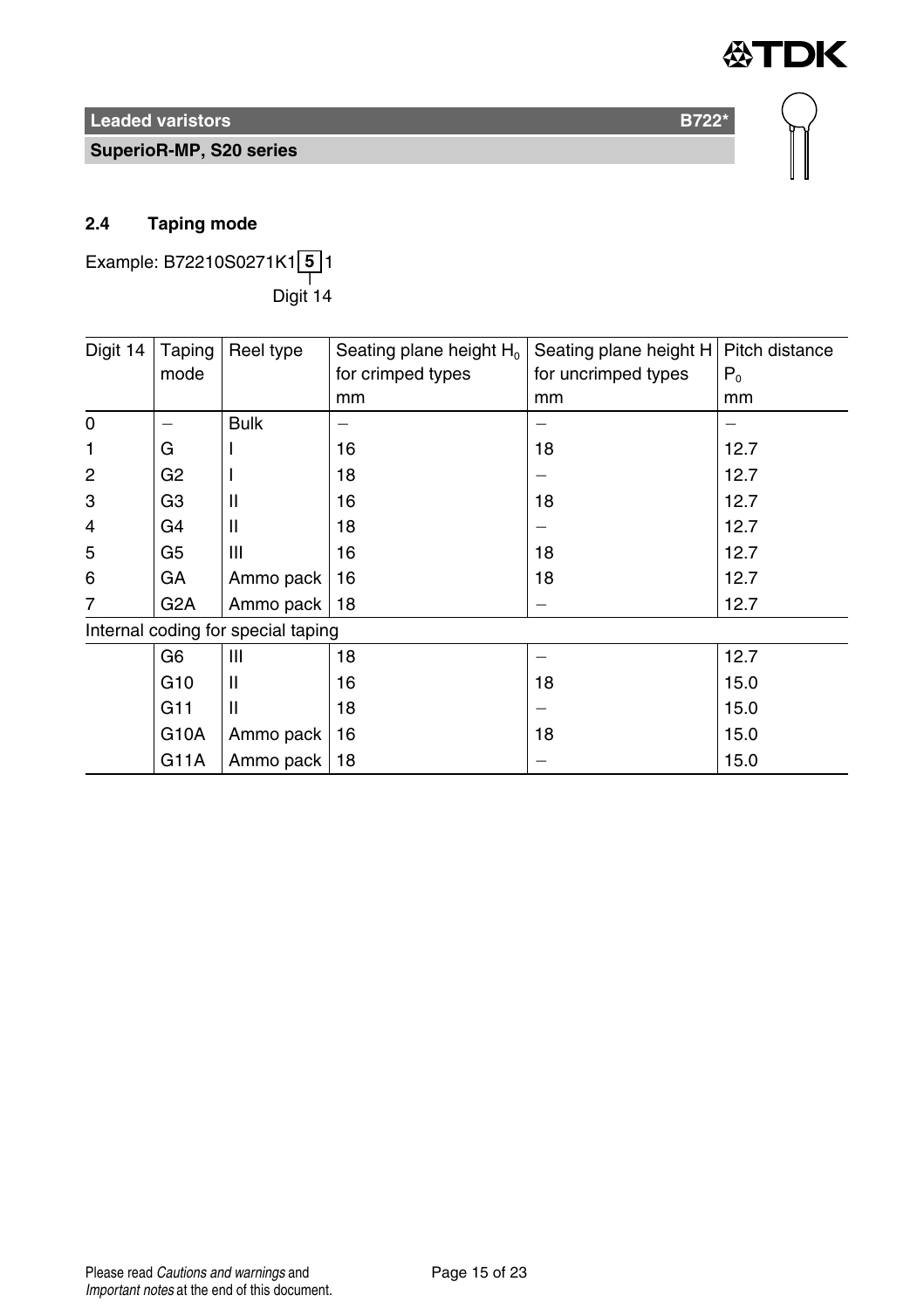



#### **2.5 Reel dimension**



#### **Dimensions** (in mm)

| Reel type |          |          |            | w       |
|-----------|----------|----------|------------|---------|
|           | 360 max. | $31 + 1$ | approx. 45 | 54 max. |
| Ш         | 360 max. | $31 + 1$ | approx. 55 | 64 max. |
| Ш         | 500 max. | $23 + 1$ | approx. 59 | 72 max. |

If reel type III is not compatible with insertion equipment because of its large diameter, nominal disk diameter 10 mm and 14 mm can be supplied on reel II upon request (taping mode G3).

#### **2.6 Ammo pack dimensions**



Please read Cautions and warnings and <br>
Page 16 of 23 Important notes at the end of this document.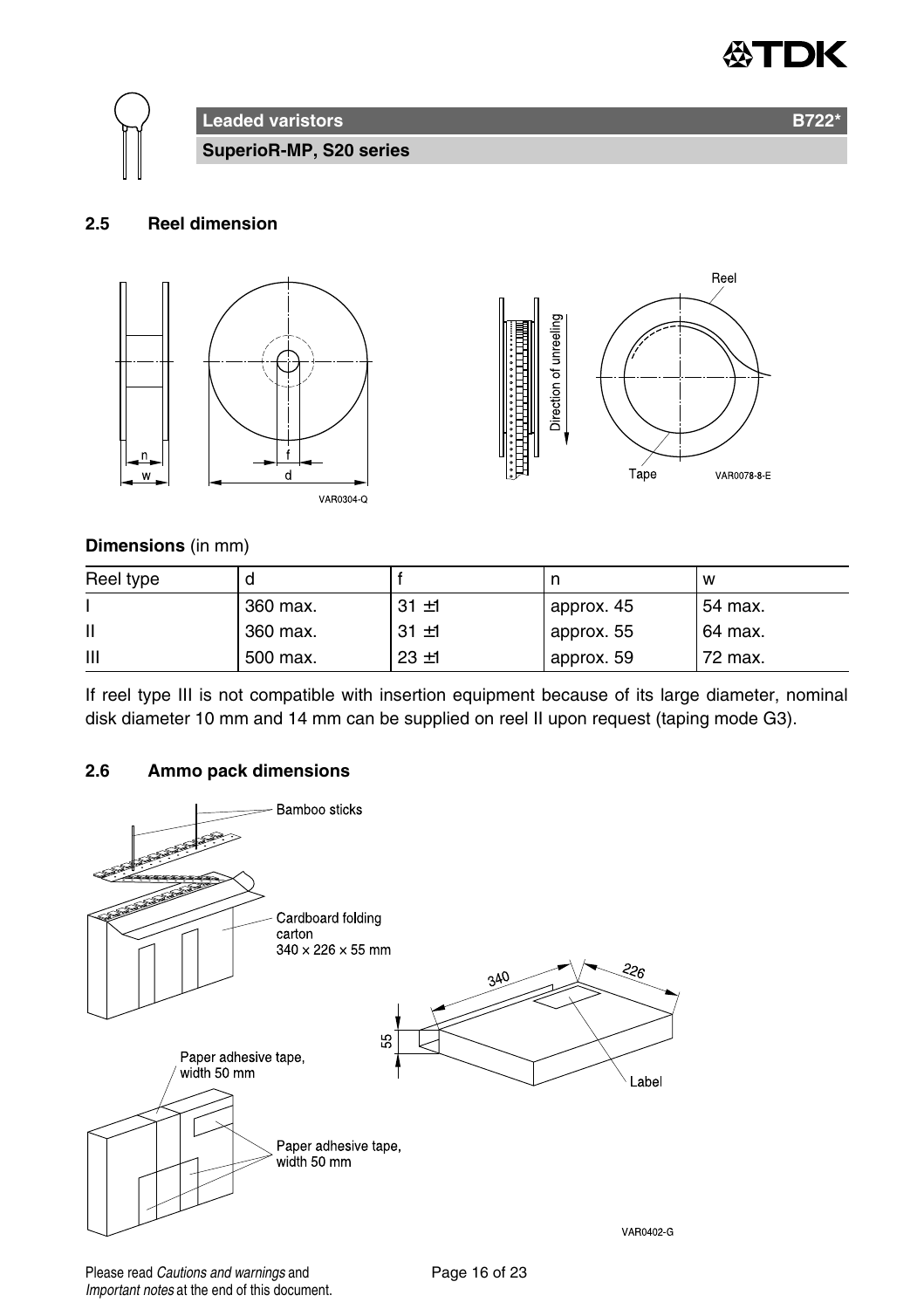

#### **3 Lead configuration**

Straight leads are standard for disk varistors. Other lead configurations as crimp style or customer-specific lead wire length according to 3.1, 3.2, 3.3 and 3.4 are optional. Crimped leads (non-standard) are differently crimped for technical reasons; the individual crimp styles are denoted by consecutive numbers (S, S2 through S5) as shown in the dimensional drawings below.

The crimp styles of the individual types can be seen from the type designation in the ordering tables.

#### **3.1 Crimp style mode**

Example: B72210S0271K **5** 01

——<br>Digit 13

| Digit 13 of ordering code | Crimp style              | Figure |
|---------------------------|--------------------------|--------|
|                           | Standard, straight leads |        |
| 2                         | S <sub>2</sub>           |        |
| 3                         | S3                       |        |
| 4                         | S <sub>4</sub>           |        |
| 5                         | S <sub>5</sub>           |        |
| Available upon request    |                          |        |
| Internal coding           |                          |        |

#### **3.2 Standard leads and non-standard crimp styles**

#### **Standard, straight leads Non-standard,**



1) Seating plane to IEC 717 VAR0586 W E

## **crimp style S2**



1) Seating plane to IEC 60717 **VAR0411 F E** 

**Figure 1 Figure 2 Figure 3**

**Non-standard, crimp style S3**



1) Seating plane to IEC 60717 VAR0396 R E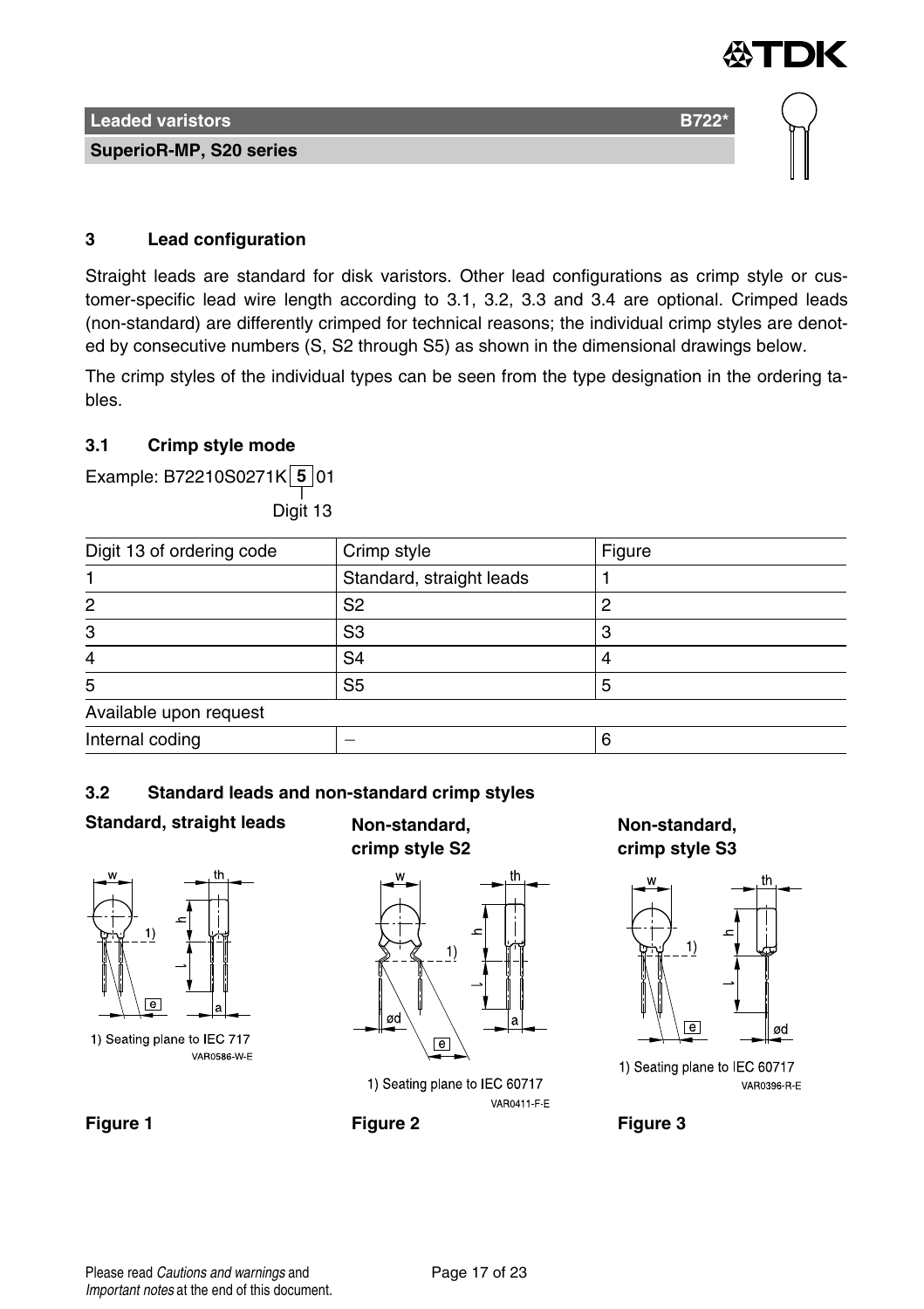





#### **3.3 Component height (hmax) for crimped versions (non-standard)**

Due to technical reasons the component height  $(h<sub>max</sub>)$  increases if a crimp is added. The maximum height of the crimped component can be found in the table below.

| Nominal diameter | V <sub>RMS</sub>      | Crimp style    | e    | $h_{\text{max}}$ |
|------------------|-----------------------|----------------|------|------------------|
| mm               | v                     |                | mm   | mm               |
| 5                | 11  175               | S <sub>2</sub> | 5.0  | 10.0             |
| 5                | 210  460              | S3             | 5.0  | 10.0             |
| $\overline{7}$   | 11  175               | S <sub>2</sub> | 5.0  | 12.0             |
| $\overline{7}$   | 210  460              | S3             | 5.0  | 12.0             |
| 10               | 11300                 | S5             | 7.5  | 15.5             |
| 10               | 320  460              | S3/S5          | 7.5  | 16.5             |
| 10               | 510                   | S3/S5          | 7.5  | 17.5             |
| 10               | Automotive            | S <sub>5</sub> | 7.5  | 17.0             |
| 10               | Automotive (D1 types) | S <sub>5</sub> | 7.5  | 16.0             |
| 10               | 11175                 | S <sub>4</sub> | 5.0  | 16.5             |
| 10               | 210  460              | S <sub>3</sub> | 5.0  | 16.5             |
| 14               | 11300                 | S <sub>5</sub> | 7.5  | 20.0             |
| 14               | 320  460              | S3/S5          | 7.5  | 20.0             |
| 14               | 510                   | S3/S5          | 7.5  | 21.5             |
| 14               | Automotive            | S5             | 7.5  | 21.0             |
| 14               | Automotive (D1 types) | S <sub>5</sub> | 7.5  | 20.0             |
| 20               | 11  320               | S <sub>5</sub> | 10.0 | 27.0             |
| 20               | 385510                | S <sub>5</sub> | 10.0 | 27.5             |

Please read Cautions and warnings and <br>
Page 18 of 23 Important notes at the end of this document.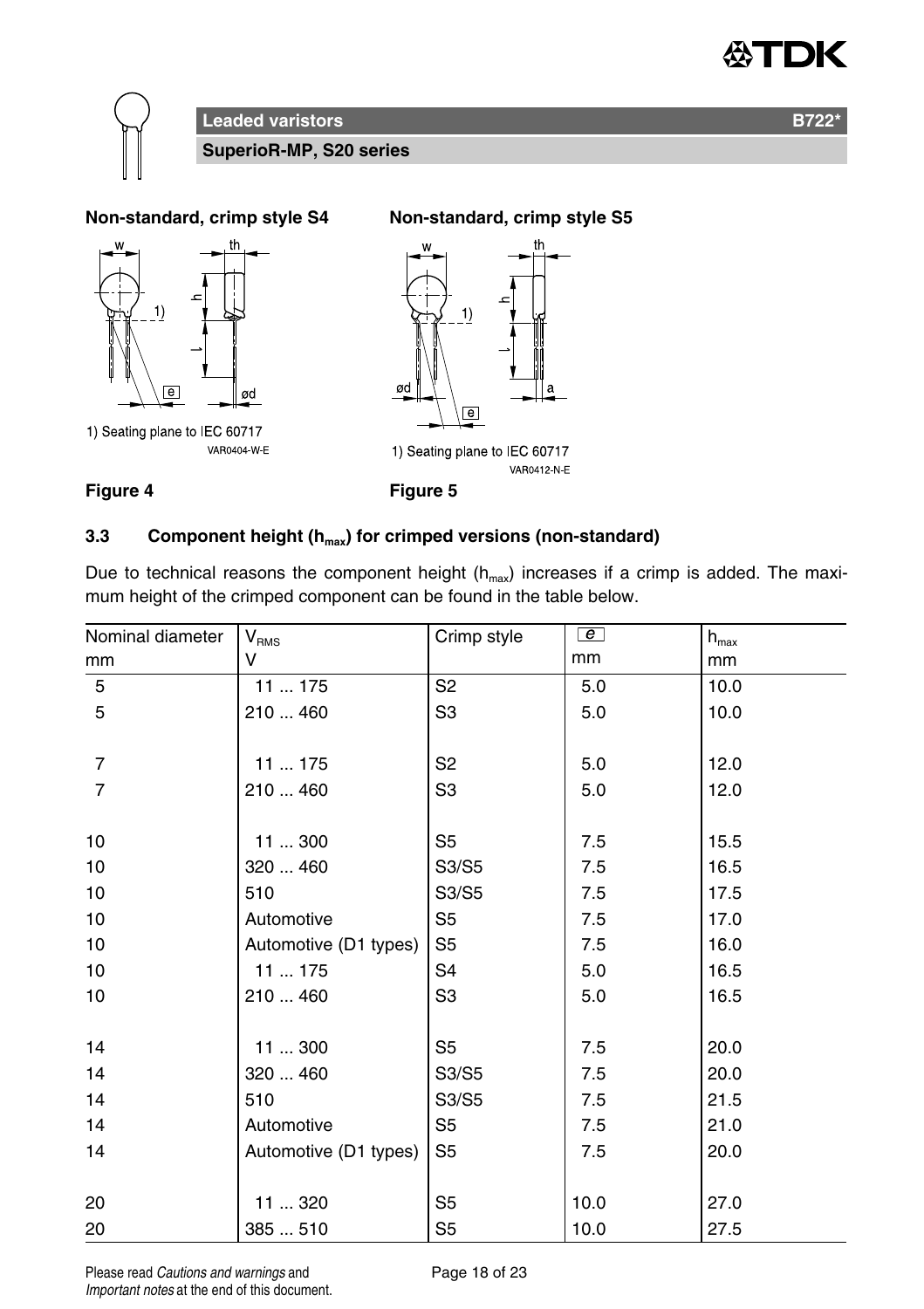**SuperioR-MP, S20 series**

#### **3.4 Trimmed leads (non-standard)**

Varistors with cut leads available upon request.

Lead length tolerances:

| Straight leads      | $+/-1.0$ mm      |
|---------------------|------------------|
| Crimped leads       | $+/-0.8$ mm      |
| Minimum lead length | $3.5 \text{ mm}$ |



1) Seating plane to IEC 60717<br>\*) For round component head<br>\*\*) For EnergetiQ series, square component head VAR0642 U E

**Figure 6**

Please read Cautions and warnings and <br>
Page 19 of 23 Important notes at the end of this document.

**DK** 

怂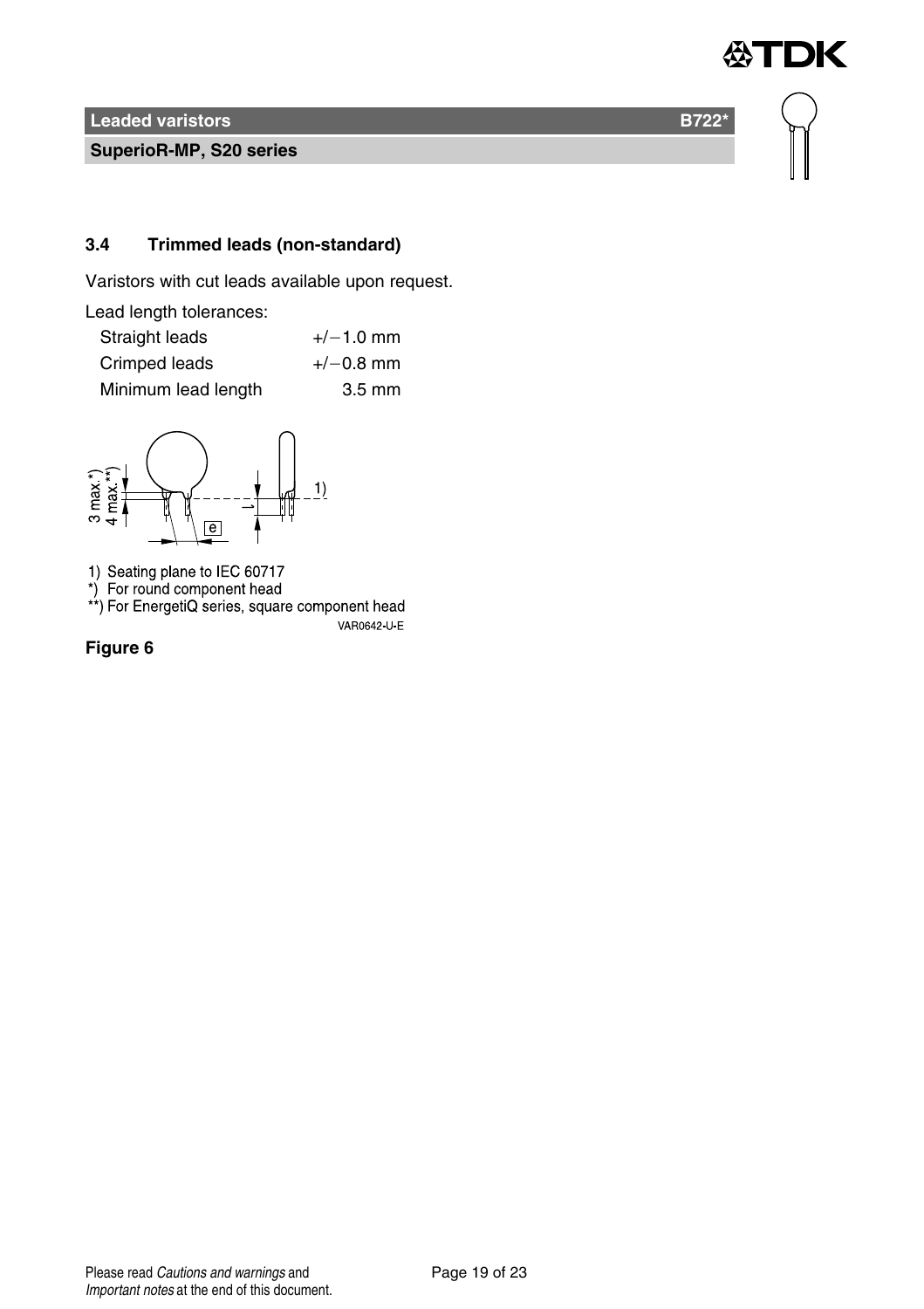

**Leaded varistors B722** 

**SuperioR-MP, S20 series**

#### **Cautions and warnings**

#### **General**

- 1. EPCOS metal oxide varistors are designed for specific applications and should not be used for purposes not identified in our specifications, application notes and data books unless otherwise agreed with EPCOS during the design-in-phase.
- 2. Ensure suitability of SIOVs through reliability testing during the design-in phase. SIOVs should be evaluated taking into consideration worst-case conditions.
- 3. For applications of SIOVs in line-to-ground circuits based on various international and local standards there are restrictions existing or additional safety measures required.

#### **Storage**

- 1. Store SIOVs only in original packaging. Do not open the package prior to processing.
- 2. Storage conditions in original packaging:

| Storage temperature: | $-25$ °C  +45 °C.               |
|----------------------|---------------------------------|
| Relative humidity:   | <75% annual average,            |
|                      | <95% on maximum 30 days a year. |
| Dew precipitation:   | is to be avoided.               |

- 3. Avoid contamination of an SIOV's during storage, handling and processing.
- 4. Avoid storage of SIOVs in harmful environments that can affect the function during long-term operation (examples given under operation precautions).
- 5. The SIOV type series should be soldered within the time specified:

| SIOV-S, Q, LS, B, SFS | 24 months  |
|-----------------------|------------|
| ETFV and T series     | 12 months. |

#### **Handling**

- 1. SIOVs must not be dropped.
- 2. Components must not be touched with bare hands. Gloves are recommended.
- 3. Avoid contamination of the surface of SIOV electrodes during handling, be careful of the sharp edge of SIOV electrodes.

#### **Soldering (where applicable)**

- 1. Use rosin-type flux or non-activated flux.
- 2. Insufficient preheating may cause ceramic cracks.
- 3. Rapid cooling by dipping in solvent is not recommended.
- 4. Complete removal of flux is recommended.
- 5. Temperatures of all preheat stages and the solder bath must be strictly controlled especially for T series (T14 and T20).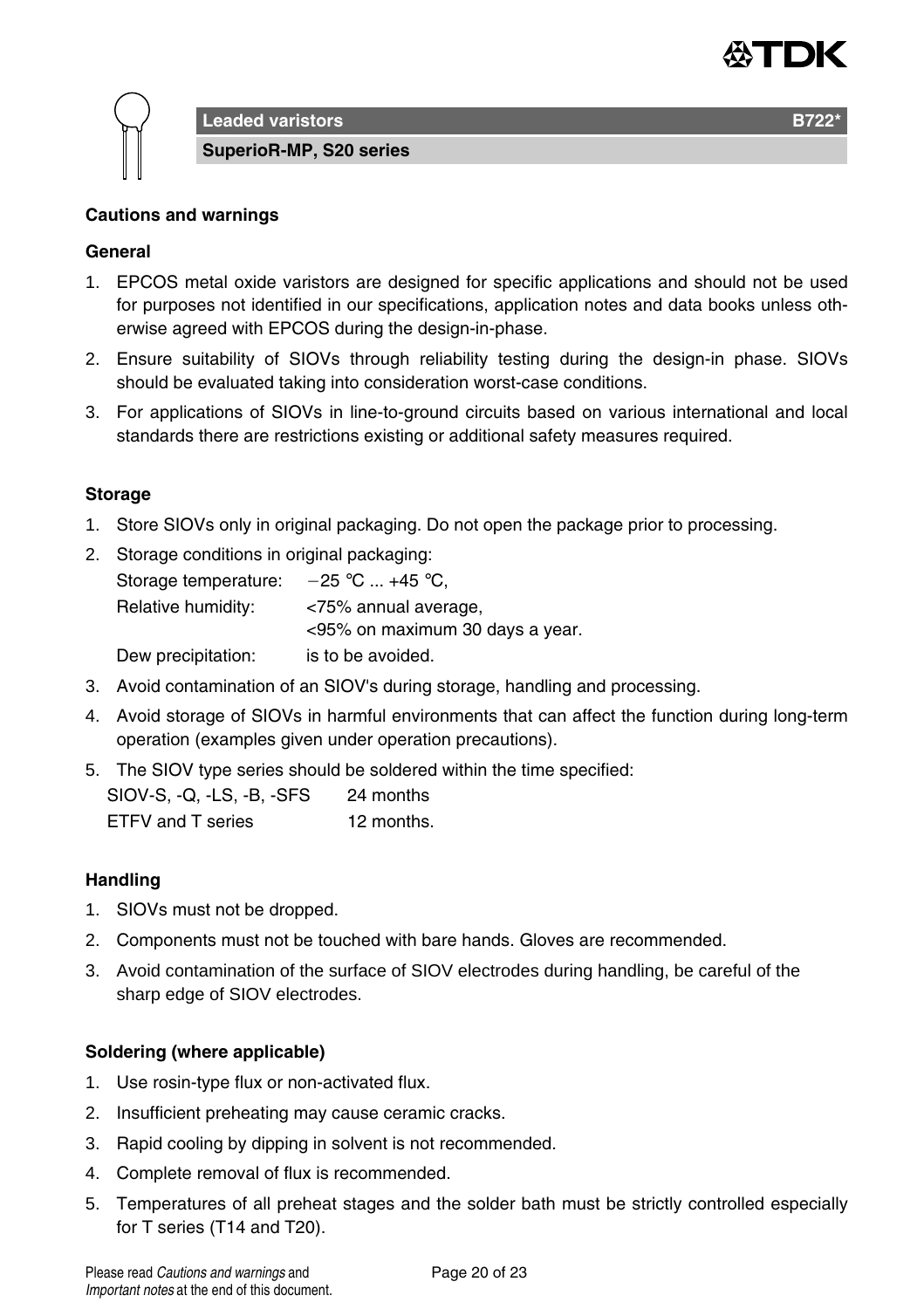

#### **SuperioR-MP, S20 series**



#### **Mounting**

- 1. Potting, sealing or adhesive compounds can produce chemical reactions in the SIOV ceramic that will degrade the component's electrical characteristics.
- 2. Overloading SIOVs may result in ruptured packages and expulsion of hot materials. For this reason SIOVs should be physically shielded from adjacent components.

#### **Operation**

- 1. Use SIOVs only within the specified temperature operating range.
- 2. Use SIOVs only within the specified voltage and current ranges.
- 3. Environmental conditions must not harm SIOVs. Use SIOVs only in normal atmospheric conditions. Avoid use in deoxidizing gases (chlorine gas, hydrogen sulfide gas, ammonia gas, sulfuric acid gas etc), corrosive agents, humid or salty conditions.Contact with any liquids and solvents should be prevented.

#### **Display of ordering codes for EPCOS products**

The ordering code for one and the same EPCOS product can be represented differently in data sheets, data books, other publications, on the EPCOS website, or in order-related documents such as shipping notes, order confirmations and product labels. **The varying representations of the ordering codes are due to different processes employed and do not affect the specifications of the respective products**. Detailed information can be found on the Internet under www.epcos.com/orderingcodes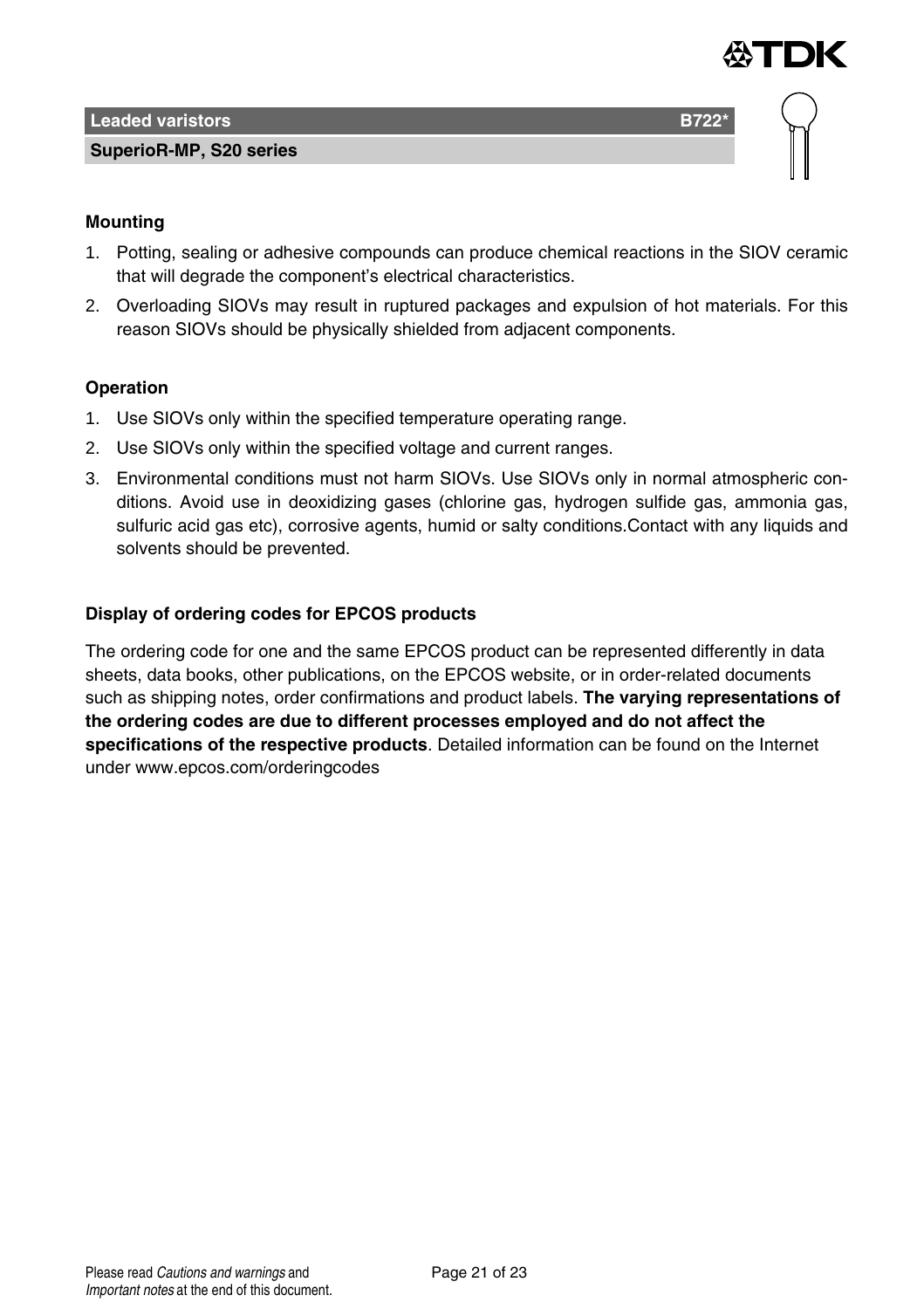

The following applies to all products named in this publication:

- 1. Some parts of this publication contain **statements about the suitability of our products for certain areas of application**. These statements are based on our knowledge of typical requirements that are often placed on our products in the areas of application concerned. We nevertheless expressly point out **that such statements cannot be regarded as binding statements about the suitability of our products for a particular customer application**. As a rule, EPCOS is either unfamiliar with individual customer applications or less familiar with them than the customers themselves. For these reasons, it is always ultimately incumbent on the customer to check and decide whether an EPCOS product with the properties described in the product specification is suitable for use in a particular customer application.
- 2. We also point out that **in individual cases, a malfunction of electronic components or failure before the end of their usual service life cannot be completely ruled out in the current state of the art, even if they are operated as specified**. In customer applications requiring a very high level of operational safety and especially in customer applications in which the malfunction or failure of an electronic component could endanger human life or health (e.g. in accident prevention or lifesaving systems), it must therefore be ensured by means of suitable design of the customer application or other action taken by the customer (e.g. installation of protective circuitry or redundancy) that no injury or damage is sustained by third parties in the event of malfunction or failure of an electronic component.
- 3. **The warnings, cautions and product-specific notes must be observed.**
- 4. In order to satisfy certain technical requirements, **some of the products described in this publication may contain substances subject to restrictions in certain jurisdictions (e.g. because they are classed as hazardous)**. Useful information on this will be found in our Material Data Sheets on the Internet (www.epcos.com/material). Should you have any more detailed questions, please contact our sales offices.
- 5. We constantly strive to improve our products. Consequently, **the products described in this publication may change from time to time**. The same is true of the corresponding product specifications. Please check therefore to what extent product descriptions and specifications contained in this publication are still applicable before or when you place an order. We also **reserve the right to discontinue production and delivery of products**. Consequently, we cannot guarantee that all products named in this publication will always be available. The aforementioned does not apply in the case of individual agreements deviating from the foregoing for customer-specific products.
- 6. Unless otherwise agreed in individual contracts, **all orders are subject to the current version of the "General Terms of Delivery for Products and Services in the Electrical Industry" published by the German Electrical and Electronics Industry Association (ZVEI)**.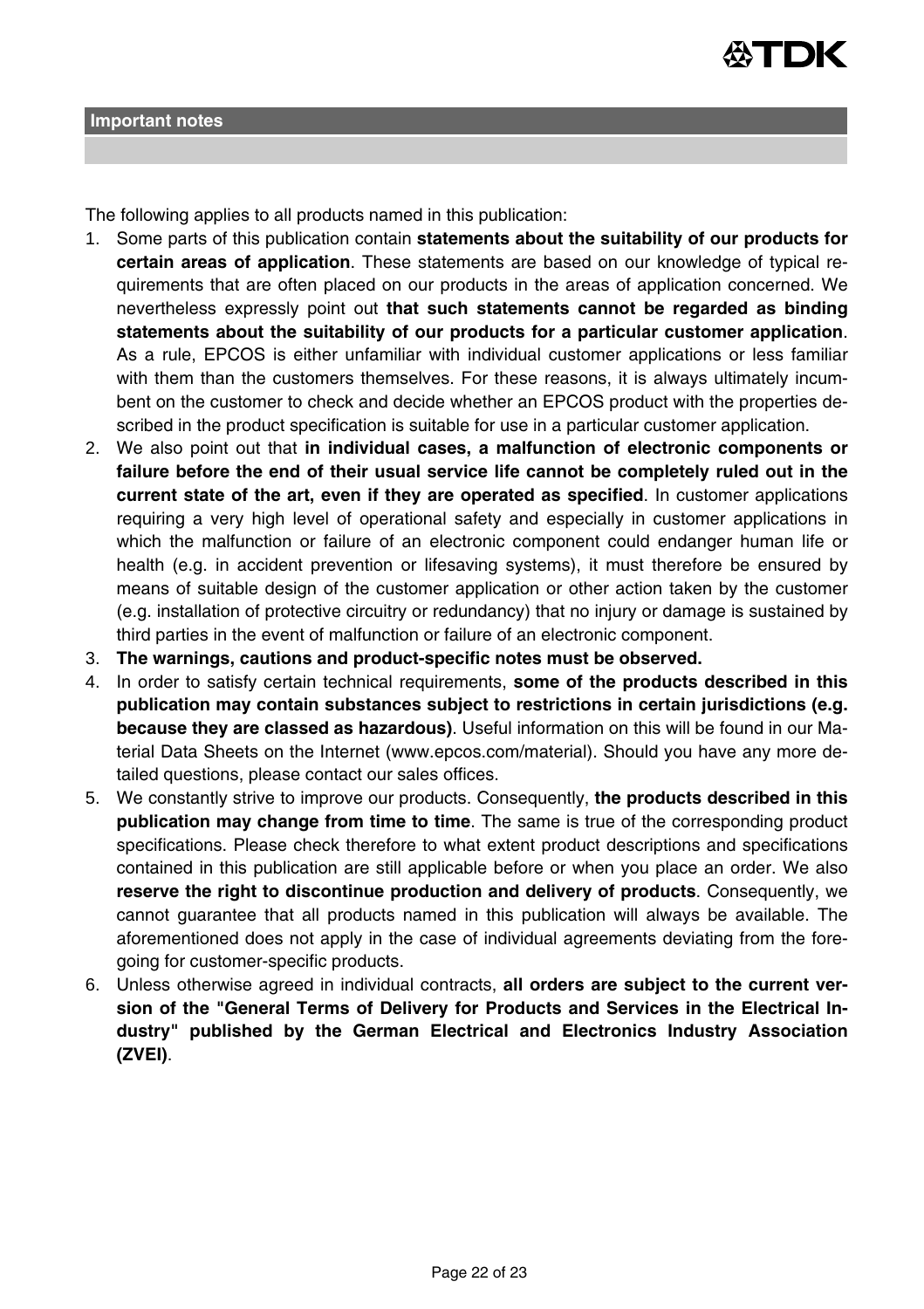

**Important notes**

7. The trade names EPCOS, CeraCharge, CeraDiode, CeraLink, CeraPad, CeraPlas, CSMP, CTVS, DeltaCap, DigiSiMic, ExoCore, FilterCap, FormFit, LeaXield, MiniBlue, MiniCell, MKD, MKK, MotorCap, PCC, PhaseCap, PhaseCube, PhaseMod, PhiCap, PowerHap, PQSine, PQvar, SIFERRIT, SIFI, SIKOREL, SilverCap, SIMDAD, SiMic, SIMID, SineFormer, SIOV, ThermoFuse, WindCap are **trademarks registered or pending** in Europe and in other countries. Further information will be found on the Internet at www.epcos.com/trademarks.